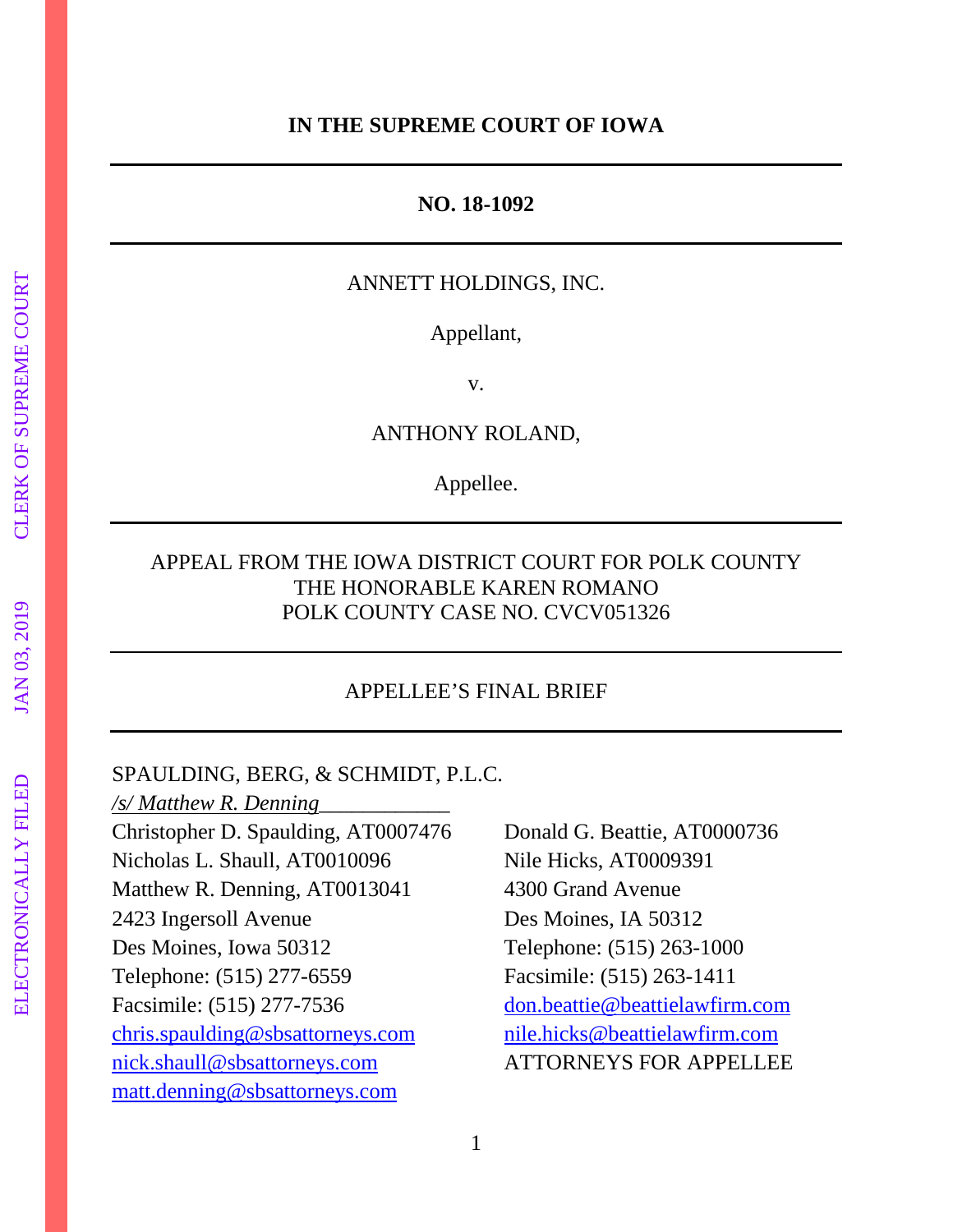# **TABLE OF CONTENTS**

| I. | THE DISTRICT COURT DID NOT ABUSE ITS DISCRETION<br>IN CERTIFYING THIS MATTER AS A CLASS ACTION14            |
|----|-------------------------------------------------------------------------------------------------------------|
|    |                                                                                                             |
|    |                                                                                                             |
|    |                                                                                                             |
|    | D. The District Court's May 30, 2018 And June 11, 2018 Rulings                                              |
|    | 1. The Requirements of Iowa R. Civ. P. 1.261 Have Been                                                      |
|    | 2. A Class Adjudication Should be Permitted for the Fair and<br>Efficient Adjudication of the Controversy22 |
|    | 3. Roland Will Fairly and Adequately Protect the Interests of                                               |
|    |                                                                                                             |
|    |                                                                                                             |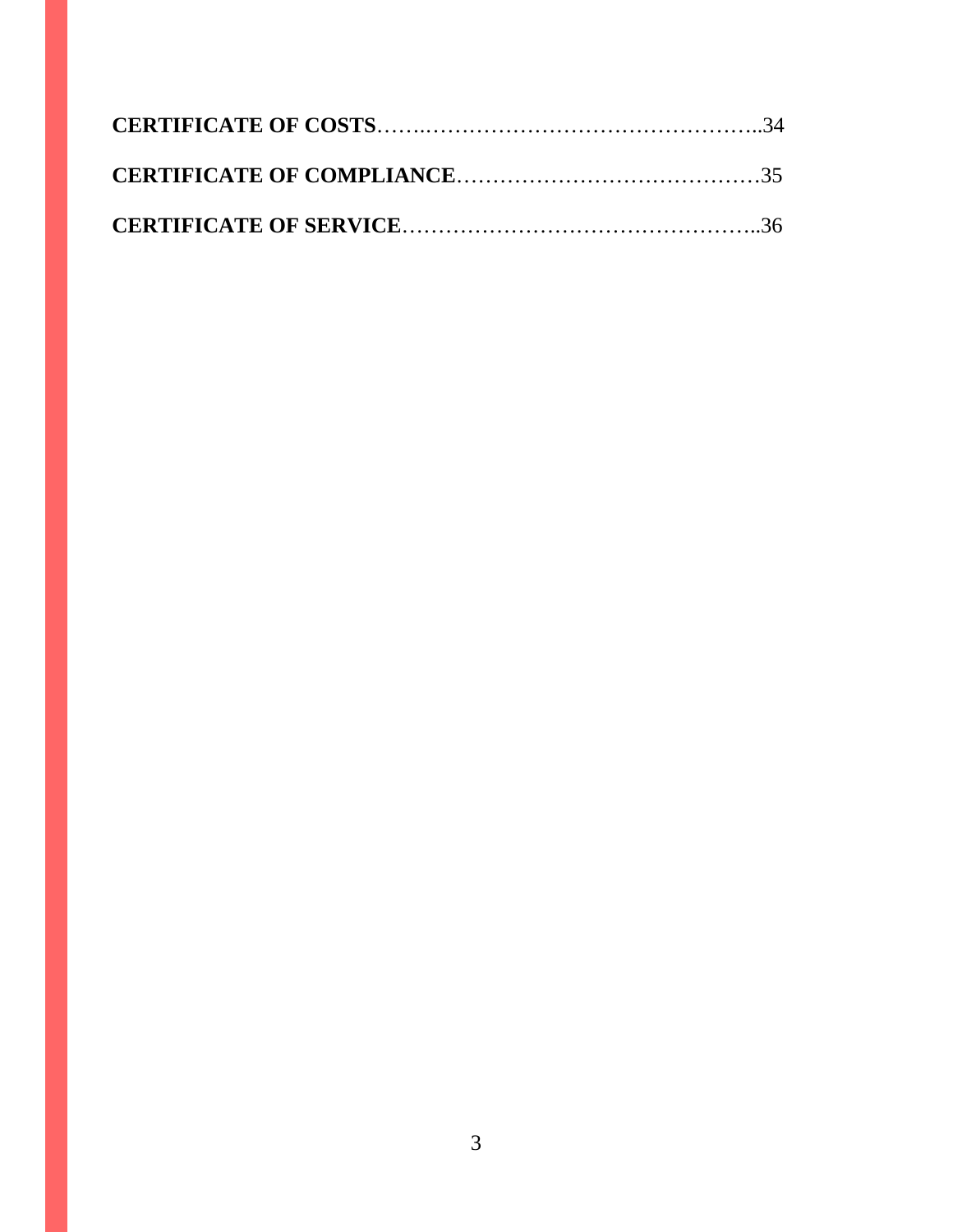# **TABLE OF AUTHORITIES**

| Anderson Contracting, Inc. v. DSM Copolymers, Inc., 776 N.W.2d 846 (Iowa                 |
|------------------------------------------------------------------------------------------|
|                                                                                          |
|                                                                                          |
|                                                                                          |
| Freeman v. Grain Processing Corp., 895 N.W.2d 105 (Iowa 2017)  passim                    |
|                                                                                          |
|                                                                                          |
|                                                                                          |
|                                                                                          |
| Luttenegger v. Conseco Fin. Servicing Corp., 671 N.W.2d 425 (Iowa 2003)23                |
|                                                                                          |
|                                                                                          |
| Staley v. Barkalow, No. 12-1031, 2013 WL 2368825 (Iowa Ct. App. 2013). 24, 25,<br>26, 27 |
| Stone v. Pirelli Armstrong Tire Corp., 497 N.W.2d 843 (Iowa 1993)33                      |
| United Fire & Cas. Co. v. Shelly Funeral Home, Inc., 642 N.W.2d 648 (Iowa                |
| Vignaroli v. Blue Cross of Iowa, 360 N.W.2d 741 (Iowa 1985) 17, 22                       |
| Vos v. Farm Bureau Life Ins. Co., 667 N.W.2d 36 (Iowa 2003)  15, 17, 23, 30              |
|                                                                                          |
| <b>Statutes</b>                                                                          |
|                                                                                          |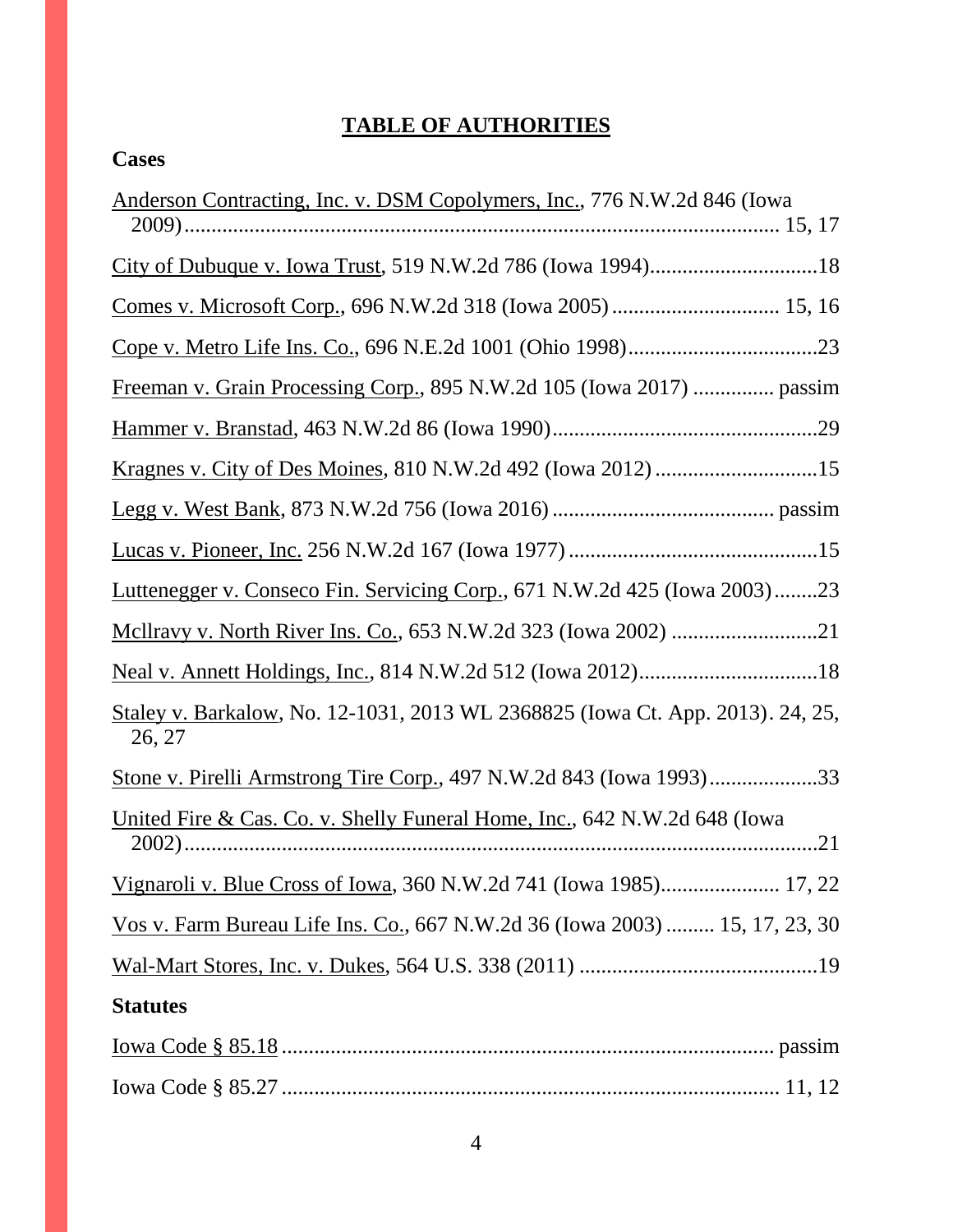### **Other Authorities**

| 7A Charles Alan Wright, Arthur R. Miller & Mary Kay Kane, Federal Practice and |  |
|--------------------------------------------------------------------------------|--|
| <b>Rules</b>                                                                   |  |
|                                                                                |  |
|                                                                                |  |
|                                                                                |  |

## **STATEMENT OF THE ISSUES PRESENTED FOR REVIEW**

## **I. WHETHER THE DISTRIT COURT ABUSED ITS DISCRETION IN CERTIFYING THIS MATTER AS A CLASS ACTION.**

Anderson Contracting, Inc. v. DSM Copolymers, Inc., 776 N.W.2d 846 (Iowa 2009)

City of Dubuque v. Iowa Trust, 519 N.W.2d 786 (Iowa 1994) Comes v. Microsoft Corp., 696 N.W.2d 318 (Iowa 2005) Cope v. Metro Life Ins. Co., 696 N.E.2d 1001 (Ohio 1998) Freeman v. Grain Processing Corp., 895 N.W.2d 105 (Iowa 2017) Hammer v. Branstad, 463 N.W.2d 86 (Iowa 1990) Kragnes v. City of Des Moines, 810 N.W.2d 492 (Iowa 2012) Legg v. West Bank, 873 N.W.2d 756 (Iowa 2016) Lucas v. Pioneer, Inc. 256 N.W.2d 167 (Iowa 1977) Luttenegger v. Conseco Fin. Servicing Corp., 671 N.W.2d 425 (Iowa 2003) Mcllravy v. North River Ins. Co., 653 N.W.2d 323 (Iowa 2002) Neal v. Annett Holdings, Inc., 814 N.W.2d 512 (Iowa 2012) Staley v. Barkalow, No. 12-1031, 2013 WL 2368825 (Iowa Ct. App. 2013) (unpublished decision)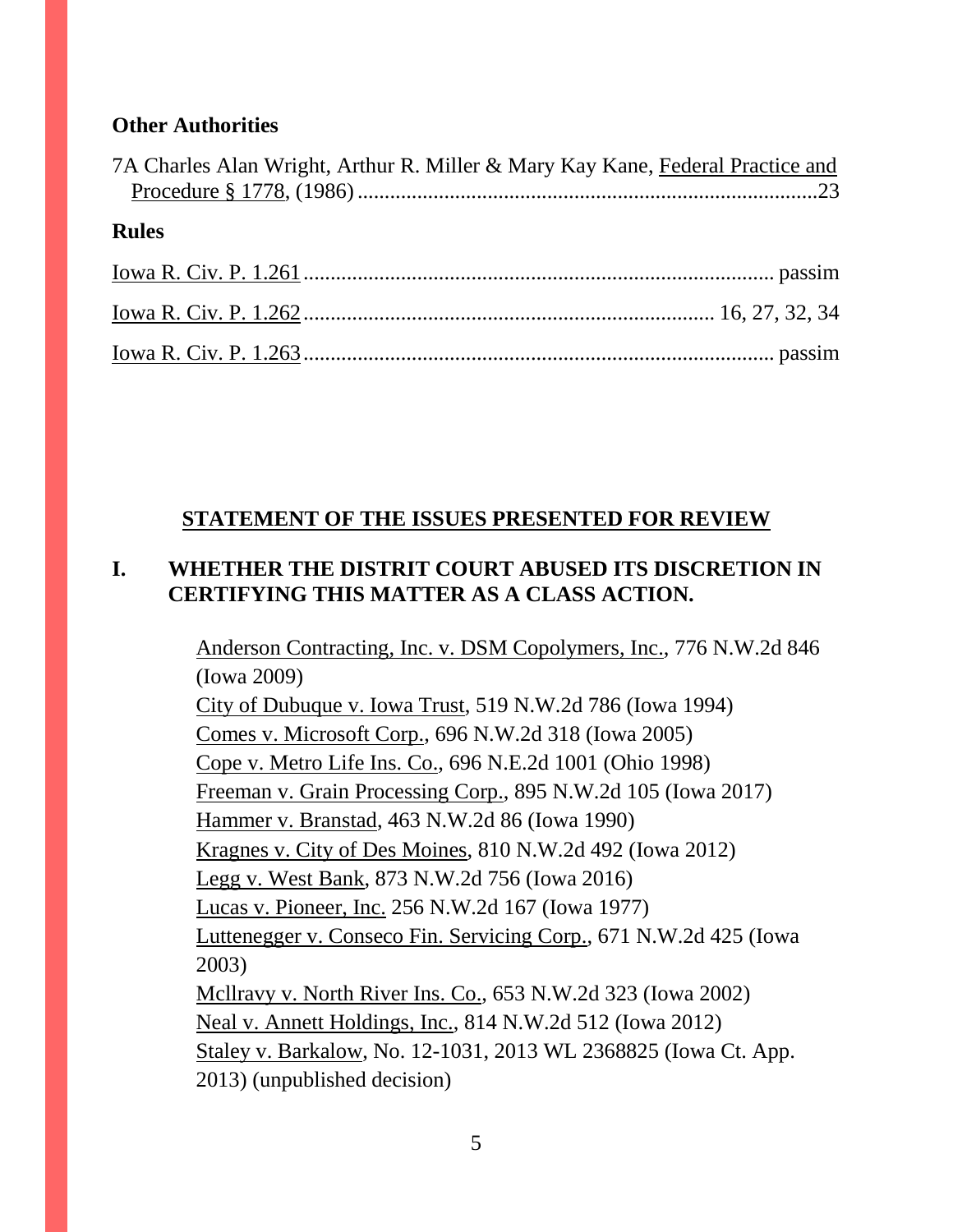Stone v. Pirelli Armstrong Tire Corp., 497 N.W.2d 843 (Iowa 1993) United Fire & Cas. Co. v. Shelly Funeral Home, Inc., 642 N.W.2d 648 (Iowa 2002) Vignaroli v. Blue Cross of Iowa, 360 N.W.2d 741 (Iowa 1985) Vos v. Farm Bureau Life Ins. Co., 667 N.W.2d 36 (Iowa 2003) Wal-Mart Stores, Inc. v. Dukes, 564 U.S. 338 (2011) Iowa Code § 85.18 Iowa Code § 85.27 Iowa R. Civ. P. 1.261 Iowa R. Civ. P. 1.262 Iowa R. Civ. P. 1.263 7A Charles Alan Wright, Arthur R. Miller & Mary Kay Kane, Federal Practice and Procedure § 1778, (1986)

#### **ROUTING STATEMENT**

The appeal of this matter should be transferred to the Iowa Court of Appeals as it involves the application of existing legal principles and issues appropriate for summary disposition. <u>Iowa R. App. P. 6.1101(3)</u>.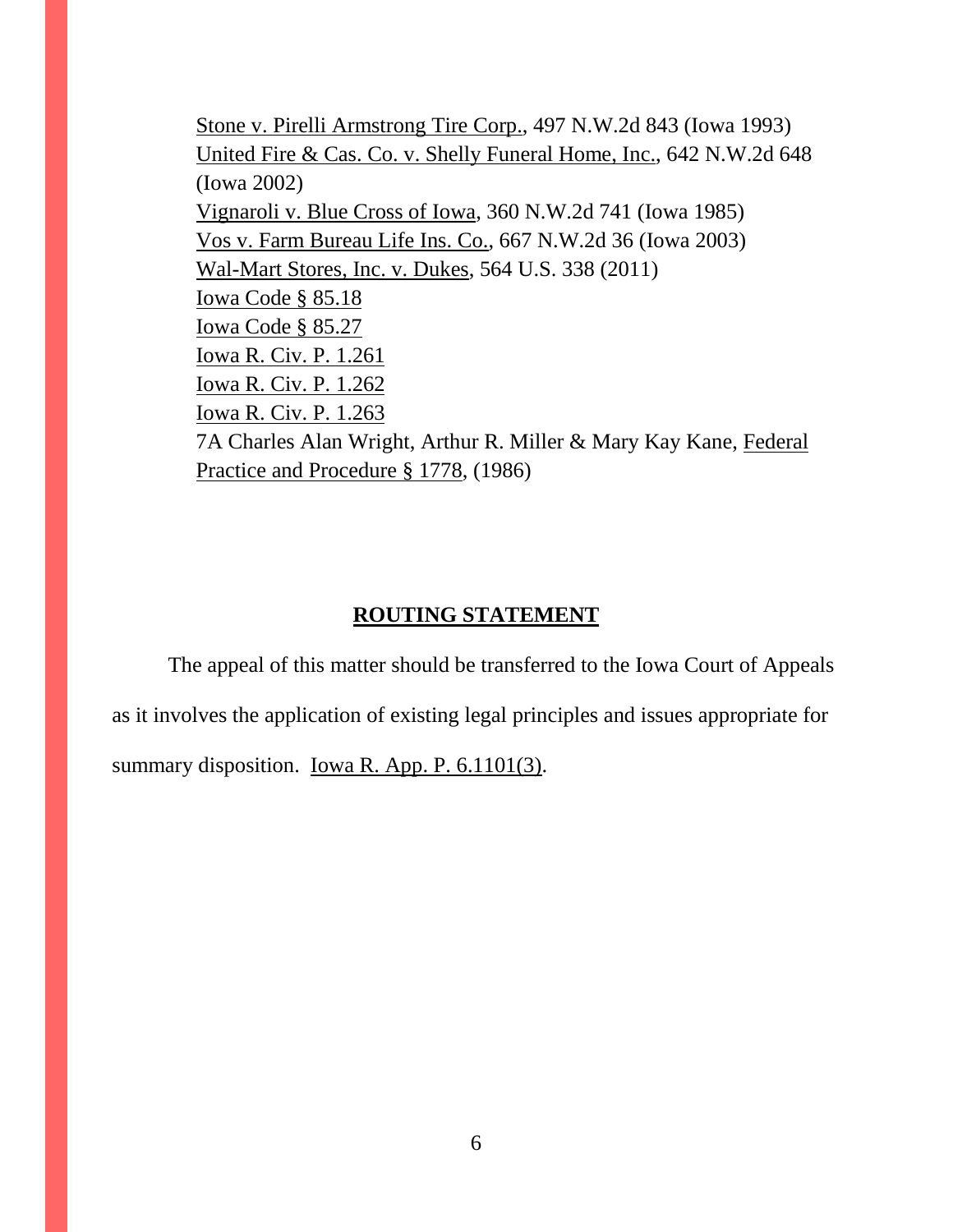#### **STATEMENT OF THE CASE**

**Nature of the Case:** Defendant Annett Holdings, Inc. (hereinafter, "Annett Holdings") appeals the Orders entered by the Honorable Polk County District Court Judge Karen Romano on May 30, 2018 and June 11, 2018 certifying this matter as a class action pursuant to Iowa R. Civ. P. 1.261 *et seq*. (App. p. 388)

**Course of Proceedings and Disposition:** On November 3, 2017, Plaintiff Anthony Roland (hereinafter, "Roland") filed a Motion to Compel requesting that the District Court enter an Order requiring Annett Holdings to provide responses to Roland's discovery requests. (App. pp. 229-231). On November 16, 2017, Annett Holdings filed its Combined Motion in Resistance to Roland's Motion to Compel, to Limit Discovery Pending Class Certification and Motion to Decertify Class Action. (App. p. 302). Roland filed his Response to Annett Holdings' Resistance to Roland's Motion to Compel and Motion to Decertify Class Action on December 4, 2017. (App. p. 336).

In his Response filed on 12/04/2017, Roland requested that the District Court enter an Order denying Annett Holdings' Combined Motion; certify this matter as a class action; and grant Roland's Motion to Compel. (App. p. 15). On December 14, 2017, Annett Holdings filed its Resistance to Roland's Motion to Certify Class and Reply to Roland's Resistance to Defendant's Motion to Decertify

7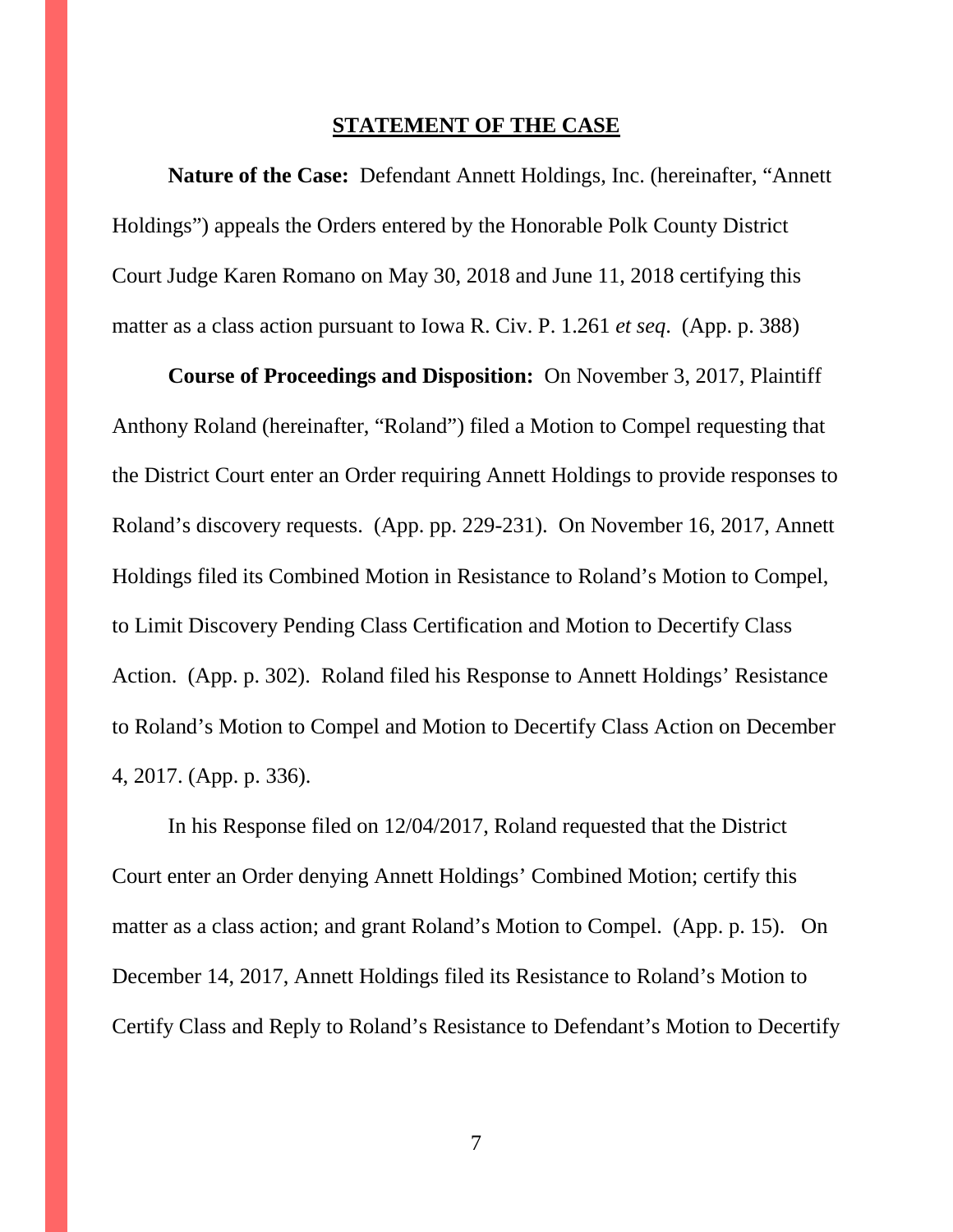Class. (App. p. 352). These pending motions came before the District Court for Hearing on April 27, 2018. (App. p. 364).

On May 30, 2018, the District Court entered an Order providing that this matter would be certified as a class action after Roland filed the required documentation set forth in Iowa R. Civ. P. 1.276(1). (App. p. 373). Roland complied with the District Court's 5/30/2018 Order, and submitted his Rule 1.276(1) Filing on June 6, 2018. (App. p. 376). On June 11, 2018, the District Court entered an Order certifying this matter as a class action. (App. p. 385). Annett Holdings filed a timely Notice of Appeal on June 25, 2018. (App. p. 388). On appeal, Annett Holdings challenges the District Court's decision to certify this matter as a class action pursuant to Iowa R. Civ. P. 1.261 *et seq*. (App. p. 388).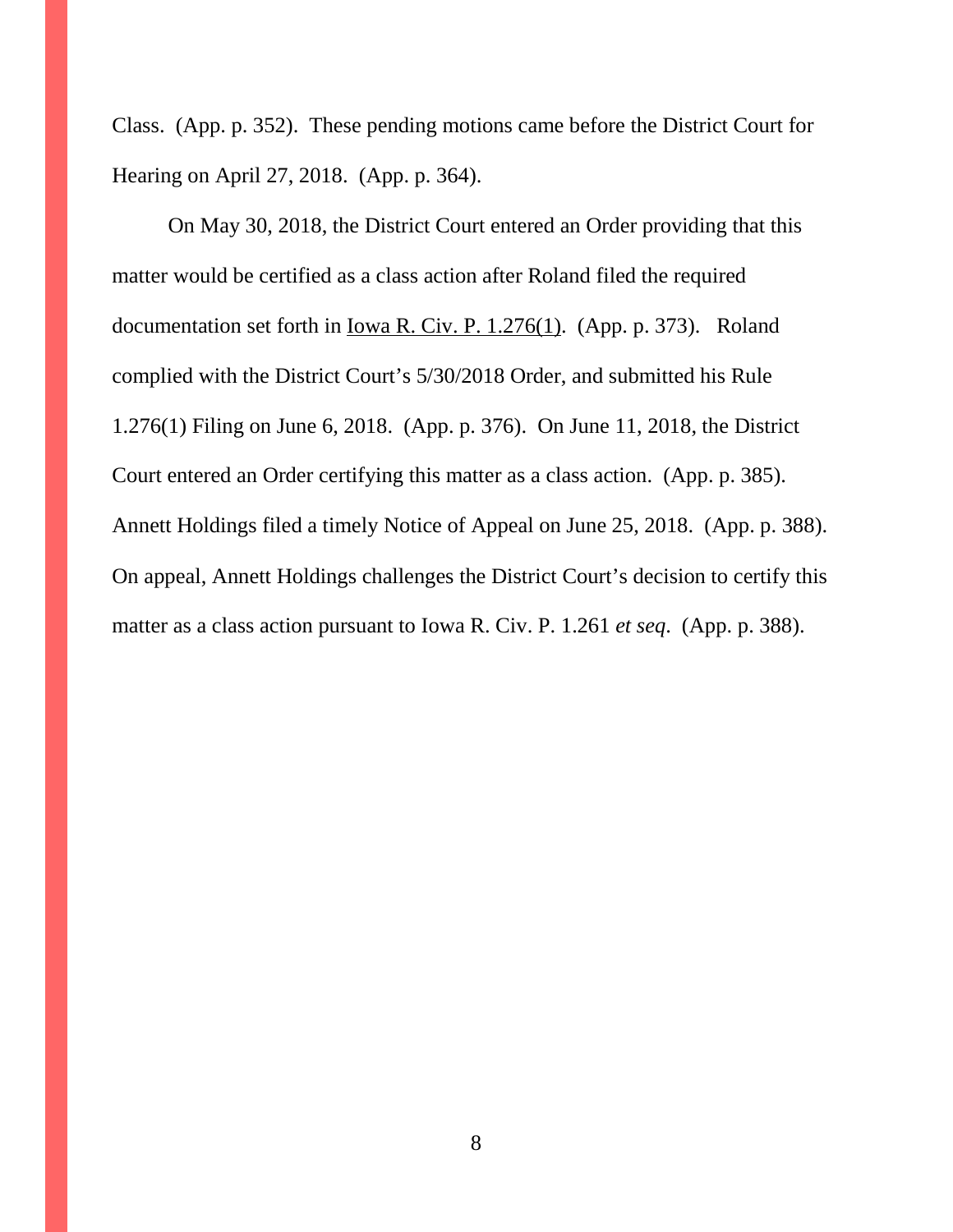#### **STATEMENT OF THE FACTS**

Roland was formerly employed by Annett Holdings as an over-the-road truck driver. (App. p. 68). As a condition of his employment with Annett Holdings, Roland was required to sign a contract, "Memorandum of Understanding and Consent" (hereinafter, "MOU"), which mandated that Roland would have to travel to Des Moines, Iowa for light-duty work if he sustained a work-related injury. (App. p. 66). The MOU also provided that Roland would receive medical care in Des Moines, Iowa while participating in Annett Holdings' light-duty work program. (App. p. 66). Pursuant to the MOU, if Roland refused to participate in Annett Holdings' light-duty work program, Annett Holdings would suspend and/or terminate Roland's workers' compensation benefits. (App. p. 66).

Although an injured worker is entitled to receive medical care/treatment within a reasonable distance of their residence, Annett Holdings' MOU required injured workers to travel to Des Moines, Iowa for light-duty work and medical care/treatment regardless of where the injured worker resided. (App. p. 66). On March 4, 2014, Roland sustained a work-related injury while employed by Annett Holdings. (App. p. 68). Pursuant to the MOU, Roland was compelled by Annett Holdings to travel 897 miles from his home in Oxford, Alabama to Des Moines, Iowa to participate in Annett Holdings' light-duty work program. (App. p. 68). In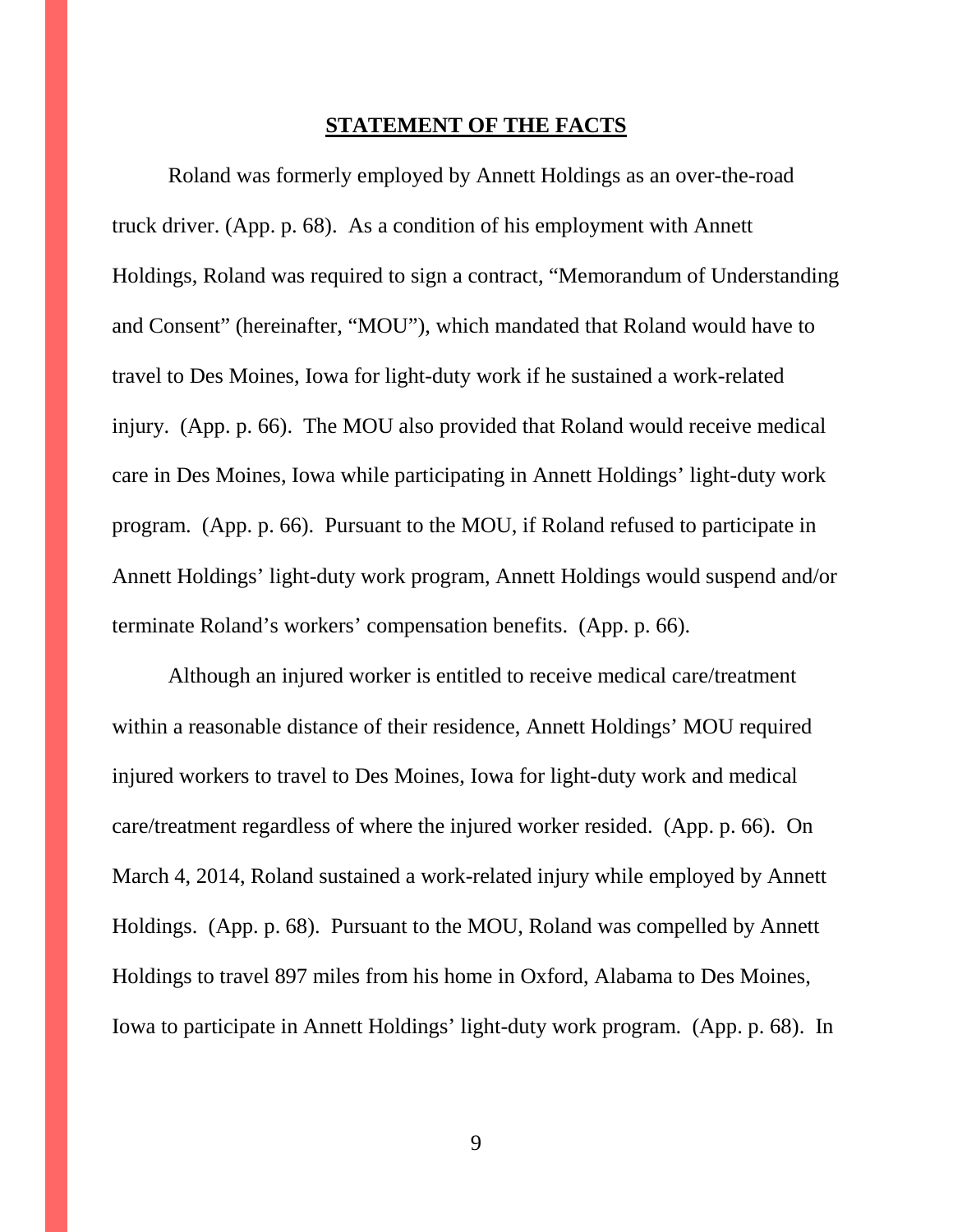addition to performing light-duty work, Roland was also receiving medical care for his work-related injury while in Des Moines, Iowa. (App. p. 68).

Due to Roland's dissatisfaction with the medical treatment he was receiving in Des Moines, Iowa, and the fact that Roland was being compelled to travel approximately 1,800 miles round-trip from his home to Des Moines, Iowa for light-duty work and medical care, Roland filed a Petition for Alternate Medical Care with the Workers' Compensation Commissioner's Office. (App. p. 70). On June 18, 2014, Deputy Commissioner Erin Pals issued an Alternate Medical Care Decision granting Roland's Petition for Alternate Medical Care. (App. p. 73).

In her 6/18/2014 Decision, Deputy Commissioner Pals concluded that Annett Holdings' MOU violated Iowa Code § 85.18 by attempting to relieve Annett Holdings of its liability to provide reasonably suited treatment for Roland's work-related injury without undue inconvenience. (App. p. 73). Deputy Commissioner Pals further noted in her Decision that "[t]he agreement appears to be an attempt to either avoid or eliminate both the 'reasonable' and 'undue inconvenience clauses in Iowa Code section 85.27(4)." (App. p. 73).

Following the entry of Deputy Commissioner Pals' Decision, Annett Holdings filed a Petition for Judicial Review with the Polk County District Court. (App. p. 76). On December 12, 2014, Polk County Chief Judge Arthur E. Gamble issued a Ruling affirming Deputy Commissioner Pals' 6/18/2014 Decision. (App.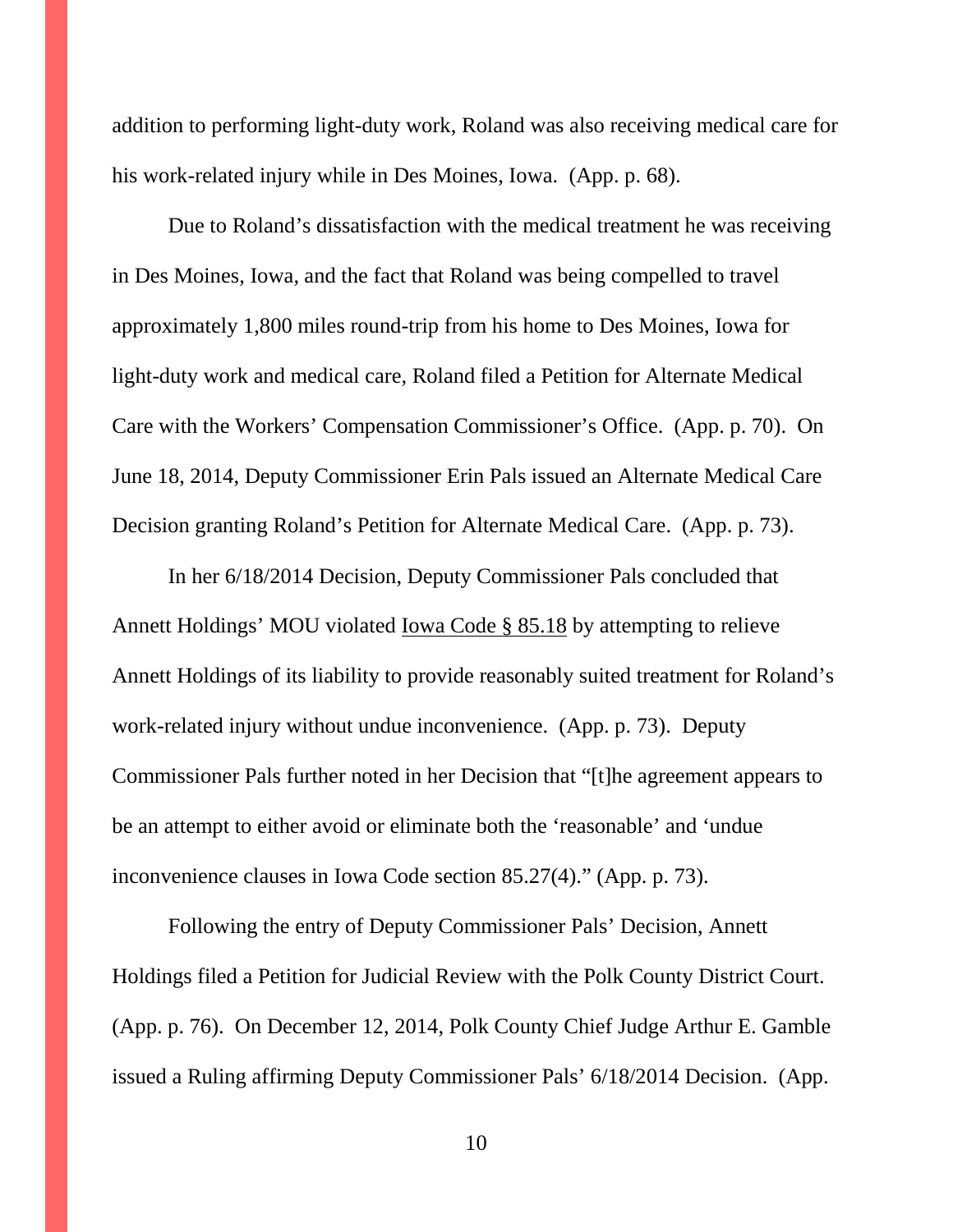p. 91). Judge Gamble determined in his 12/12/2014 Ruling that "[t]he Deputy *correctly concluded* the MOU is a contract that *illegally attempted to release the employer of its liability to provide reasonable medical care without undue inconvenience under Section 85.27*. The Deputy's interpretation of Section 85.18 was legally correct." (App. p. 87) (emphasis added).

Annett Holdings subsequently appealed Judge Gamble's 12/12/2014 Ruling to the Iowa Supreme Court, which was then transferred to the Iowa Court of Appeals. (App. p. 93). In its Decision filed on February 10, 2016, the Iowa Court of Appeals noted:

*Both the district court and the agency concluded the memorandum of understanding violated Iowa Code section 85.18*, which provides, "No contract, rule or device whatsoever shall operate to relieve the employer, in whole or in part, from any liability created by this chapter except as herein provided." The employer is required under section 85.27(4) to provide prompt medical treatment that is "reasonably suited to treat the injury without undue inconvenience to the employee." The agency determined the memorandum of understanding was used to either avoid or eliminate Annett Holdings's obligation under both "reasonable" and "undue inconvenience" clauses in section 85.27(4). The district court agreed with this conclusion and affirmed the agency's decision.

(App. pp. 104-105) (emphasis added). The Iowa Court of Appeals affirmed Judge

Gamble's 12/12/2014 Ruling, which was not appealed by Annett Holdings. (App.

p. 106).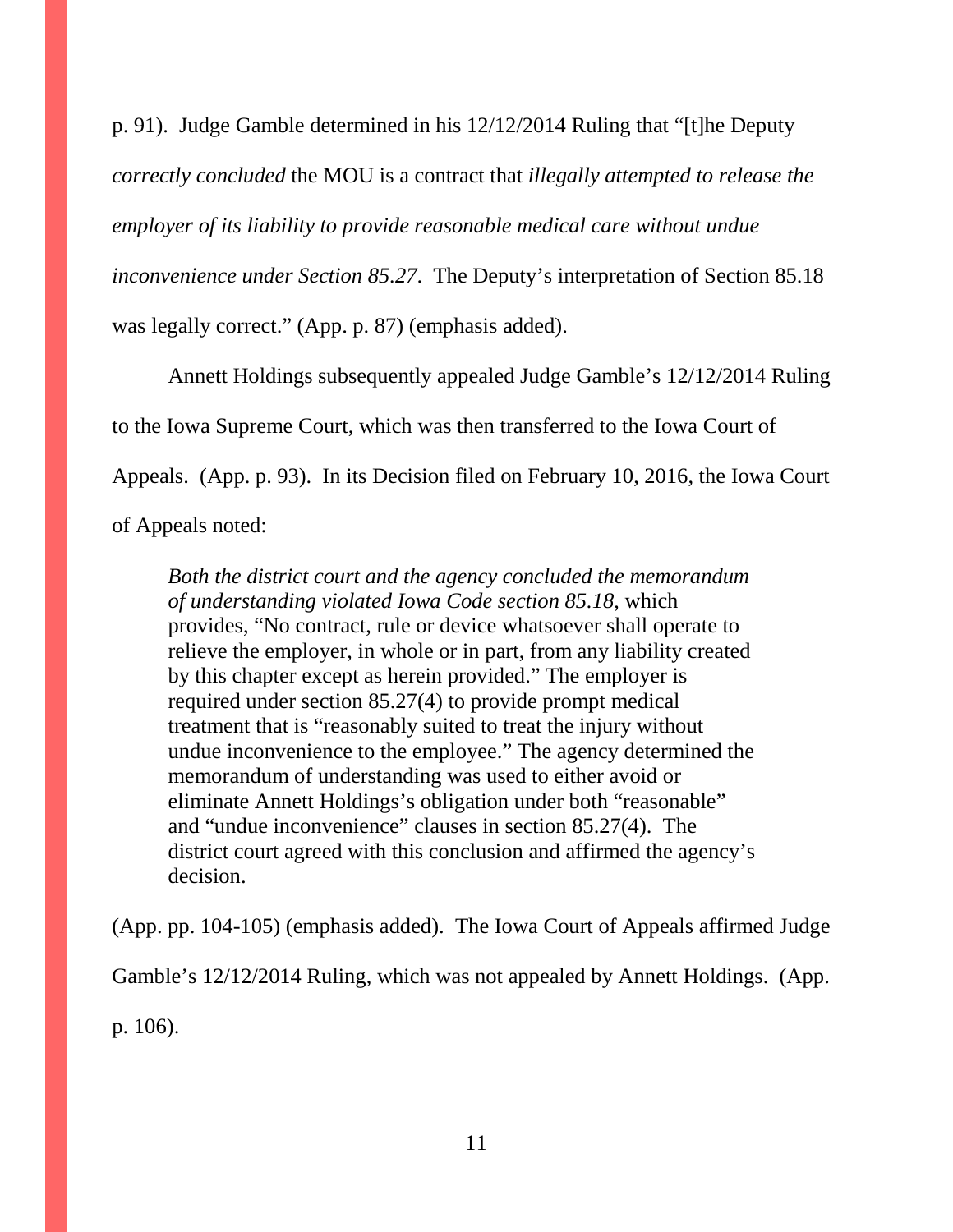Notwithstanding the fact that the MOU Annett Holdings had with its employees violated well-established workers' compensation law in Iowa, Annett Holdings refused to abolish these contracts that it required its employees to sign. Even after entry of Deputy Commissioner Pals' 6/18/2014 Decision, Annett Holdings still compelled Roland to travel to Des Moines, Iowa to perform lightduty work and receive medical care for his work-related injury. (App. p. 60). As a result of Annett Holdings' unlawful conduct, Roland filed a civil suit against Annett Holdings on behalf of himself and all other persons similarly situated on February 16, 2016. (App. p. 13). On April 15, 2016, Roland filed an Amended Petition at Law alleging that Annett Holdings deprived Roland, as well as other persons similarly-situated to Roland, of their statutory rights in violation of Iowa Code § 85.18 and acted in bad faith. (App. pp. 60-61). As set forth in his Amended Petition at Law, Roland, as well as all other persons similarly situated to Roland, have suffered the following damages as a result of Annett Holdings' unlawful conduct: (1) deprivation of healing period benefits, permanent partial disability (PPD) benefits, medical benefits, and/or reasonable and necessary medical care; (2) pain and mental distress associated with the deprivation of their statutory rights; (3) harm from loss of time traveling to and from their homes to Des Moines, Iowa; and (4) deprivation of their statutory rights by Annett Holdings in violation of Iowa Code § 85.18. (App. pp. 60-61).

12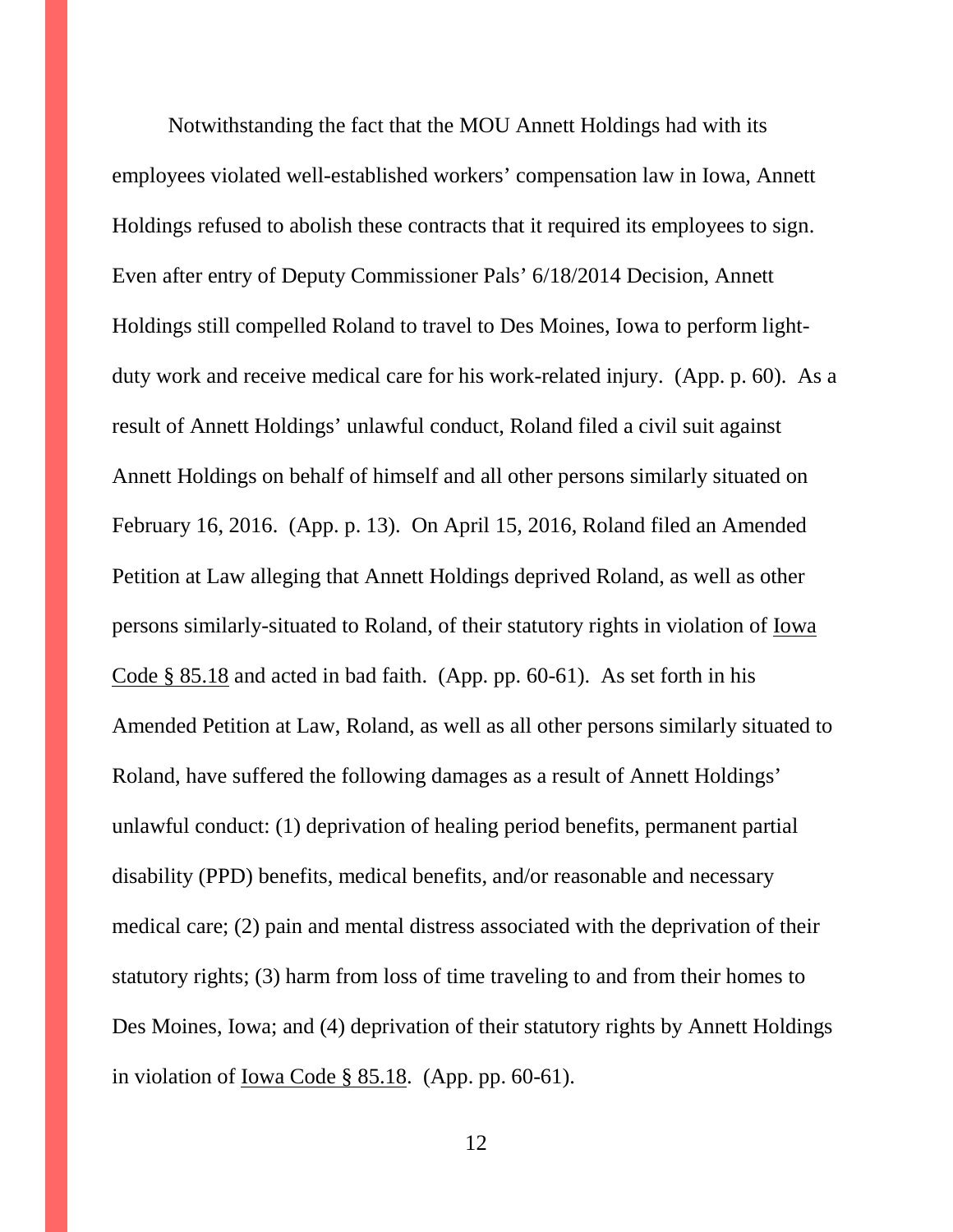#### **ARGUMENT**

### **I. THE DISTRICT COURT DID NOT ABUSE ITS DISCRETION IN CERTIFYING THIS MATTER AS A CLASS ACTION.**

#### **A. Preservation of Error**

Appellee agrees with Appellant's statement on error preservation.

#### **B. Standard of Review**

This Court's "review of the district court's ruling granting or denying certification of a class is limited because the district court enjoys broad discretion in the certification of class action lawsuits." Legg v. West Bank, 873 N.W.2d 756, 758 (Iowa 2016) (quoting Vos v. Farm Bureau Life Ins. Co., 667 N.W.2d 36, 44 (Iowa 2003)). This Court reviews a district court's ruling on class certification for abuse of discretion. Freeman v. Grain Processing Corp., 895 N.W.2d 105, 113 (Iowa 2017) (citing Legg, 873 N.W.2d at 758). This Court reverses a district court's ruling granting class certification "only if [it] find[s] the decision was based upon an abuse of discretion." Legg, 873 N.W.2d at 758 (citing Kragnes v. City of Des Moines, 810 N.W.2d 492, 498 (Iowa 2012)).

"An abuse of discretion is found only when the district court's grounds for certifying a class action are *clearly unreasonable*." Id. (citing Anderson Contracting, Inc. v. DSM Copolymers, Inc., 776 N.W.2d 846, 848 (Iowa 2009)) (emphasis added). "Our class-action rules are remedial in nature and should be *liberally construed to favor the maintenance of class actions*." Comes v. Microsoft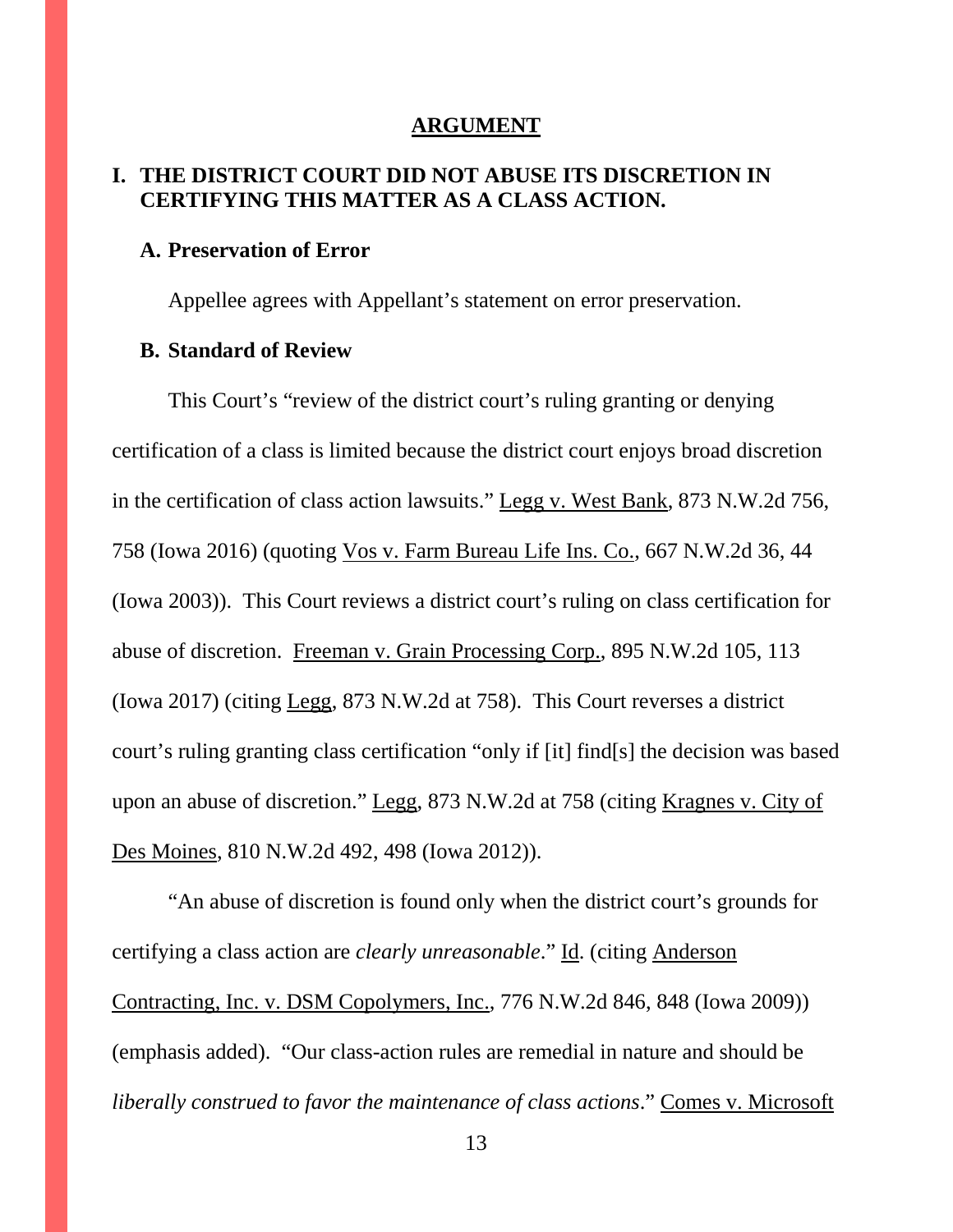Corp., 696 N.W.2d 318, 320 (Iowa 2005) (citing Lucas v. Pioneer, Inc. 256 N.W.2d 167, 175 (Iowa 1977) (emphasis added). "If the district court 'weighed and considered the factors and came to a reasoned conclusion as to whether a class action should be permitted for a fair adjudication of the controversy,'" this Court *will affirm*. Freeman, 895 N.W.2d 105, 113 (quoting Anderson Contracting, Inc., 776 N.W.2d at 848 (emphasis added).

#### **C. Iowa Law On Class Certification.**

Class actions in Iowa are governed by Iowa R. Civ. P.  $1.261 - 1.263$ . Freeman, 895 N.W.2d at 114. Pursuant to Iowa R. Civ. P. 1.262, class certification is appropriate if the District Court finds all of the following: (1) "The requirements of rule 1.261 have been satisfied;" (2) "A class action should be permitted for the fair and efficient adjudication of the controversy;" and (3) "The representative parties fairly and adequately will protect the interests of the class." Id. The requirements of <u>Iowa R. Civ. P. 1.261</u> are that "[t]he class is so numerous . . . that joinder of all members . . . is impracticable" and "[t]here is a question of law or fact common to the class. Iowa R. Civ. P.  $1.261(1) - (2)$ .

"The proponent's burden is light" at the class certification stage. Freeman, 895 N.W.2d at 114. As noted by this Court in Freeman, the goal of the class certification rules is the

efficient resolution of the claims or liabilities of many individuals in a single action, the elimination of repetitious litigation and possibly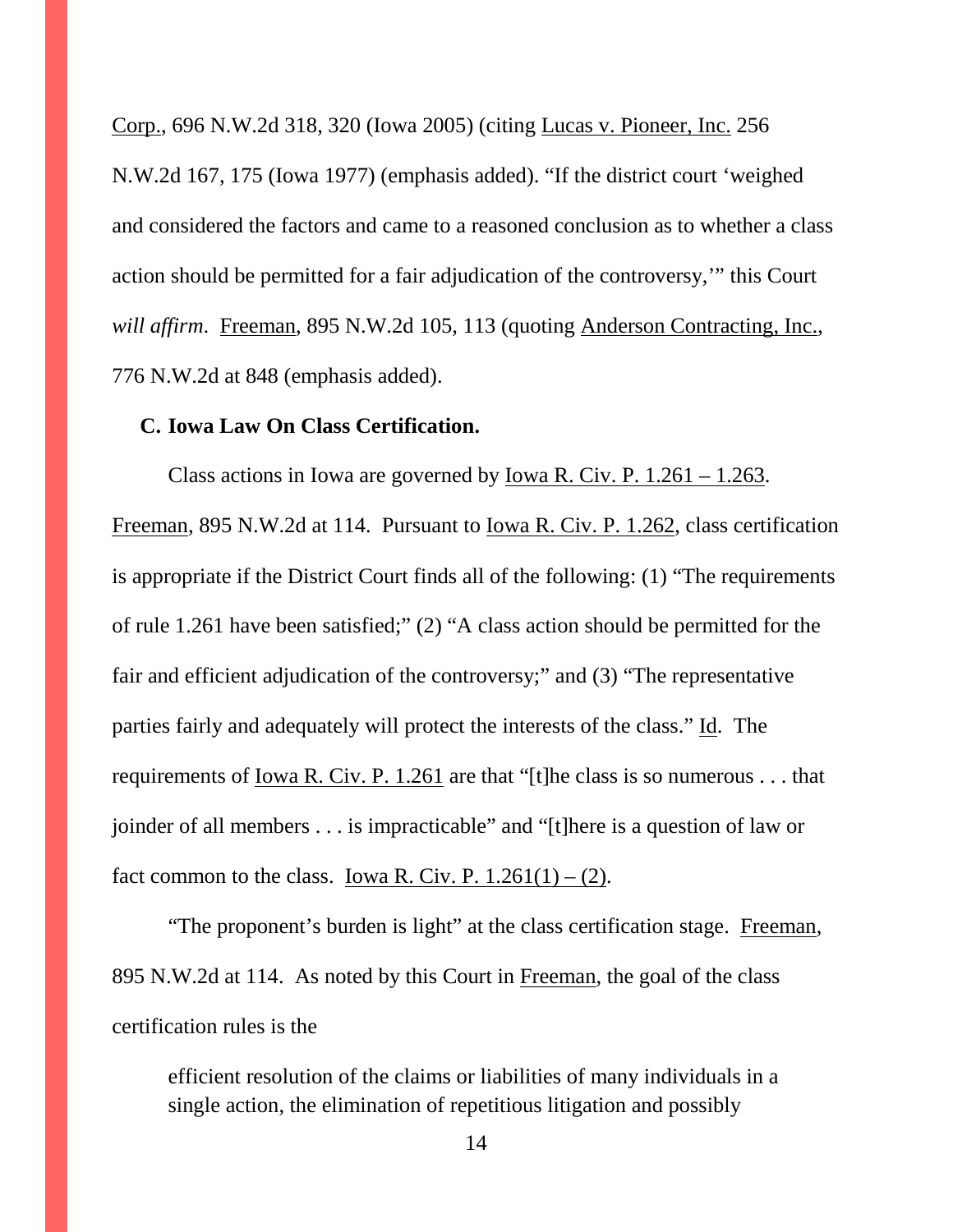inconsistent adjudications involving common questions, related events, or requests for similar relief, and the establishment of an effective procedure for those whose economic position is such that it is unrealistic to expect them to seek to vindicate their rights in separate lawsuits.

Id. (citing Comes, 696 N.W.2d at 320). Iowa R. Civ. P. 1.263(1) sets forth thirteen (13) factors the District Court should consider and give appropriate weight to "[i]n determining whether the class action should be permitted for the fair and efficient adjudication of the controversy . . ." The factors set forth in Iowa R. Civ. P. 1.263(1) "center on two broad considerations: 'achieving judicial economy by encouraging class litigation while preserving, as much as possible, the rights of litigants – both those presently in court and those who are only potential litigants.'" Vos, 667 N.W.2d at 45 (quoting Vignaroli v. Blue Cross of Iowa, 360 N.W.2d 741, 744 (Iowa 1985)).

A key rule 1.263(1) factor is whether "common questions of law or fact predominate over any questions affecting only individual members." Freeman, 895 N.W.2d at 115 (quoting Iowa R. Civ. P. 1.263(1)(e)). The District Court has "'considerable discretion' in weighing the factors" set forth in <u>Iowa R. Civ. P.</u> 1.263(1). Anderson Contracting, Inc., 776 N.W.2d at 848 (quoting Vignaroli, 360 N.W.2d at 744). The District Court "decides what weight, if any, to give each of the factors and may weigh one factor more heavily than another." Freeman, 895 N.W.2d at 115 (citing Anderson Contracting, 776 N.W.2d at 848). Moreover,

15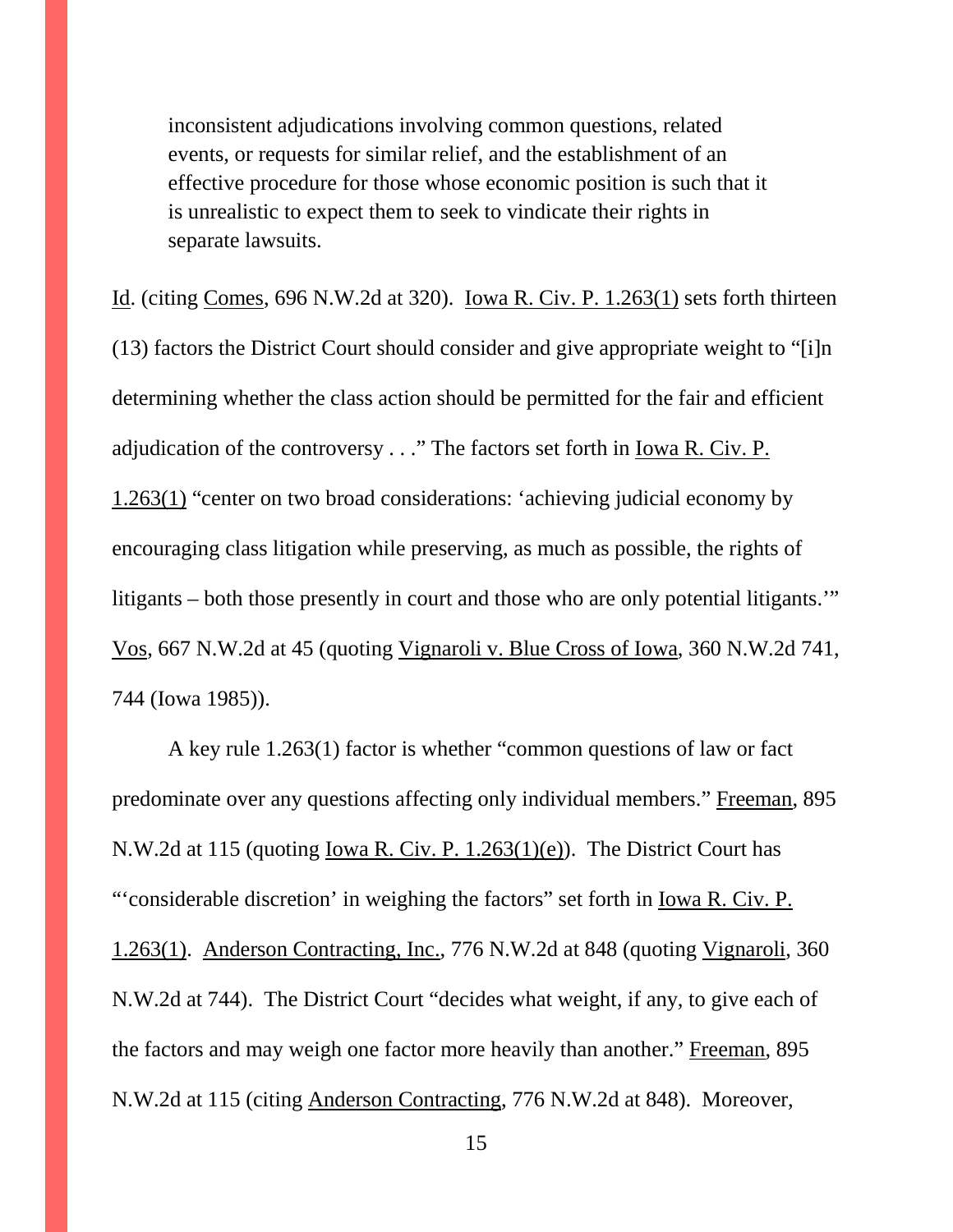when deciding whether to certify the class, the District Court is granted "considerable leeway." Id. Finally, in determining whether "the representative parties fairly and adequately will protect the interests of the class," the District Court must find each of the following:

- a. The attorney for the representative parties will adequately represent the interests of the class.
- b. The representative parties do not have a conflict of interest in the maintenance of the class action.
- c. The representative parties have or can acquire adequate financial resources, considering rule 1.276, to ensure that the interests of the class will not be harmed.

Iowa R. Civ. P. 1.263(2).

### **D. The District Court's May 30, 2018 And June 11, 2018 Rulings Should Both Be Upheld.**

### **1. The Requirements of Iowa R. Civ. P. 1.261 Have Been Satisfied.**

The first requirement of <u>Iowa R. Civ. P. 1.261</u> is that "[t]he class is so numerous . . . that joinder of all members . . . is impracticable." Iowa. R. Civ. P. 1.261(1). This requirement is also known as "numerosity." See Freeman, 895 N.W.2d at 115. Impracticability is presumed when a class has forty (40) or more members. Legg, 873 N.W.2d at 759 (citing City of Dubuque v. Iowa Trust, 519 N.W.2d 786, 792 (Iowa 1994)). "Any doubts regarding joinder impracticability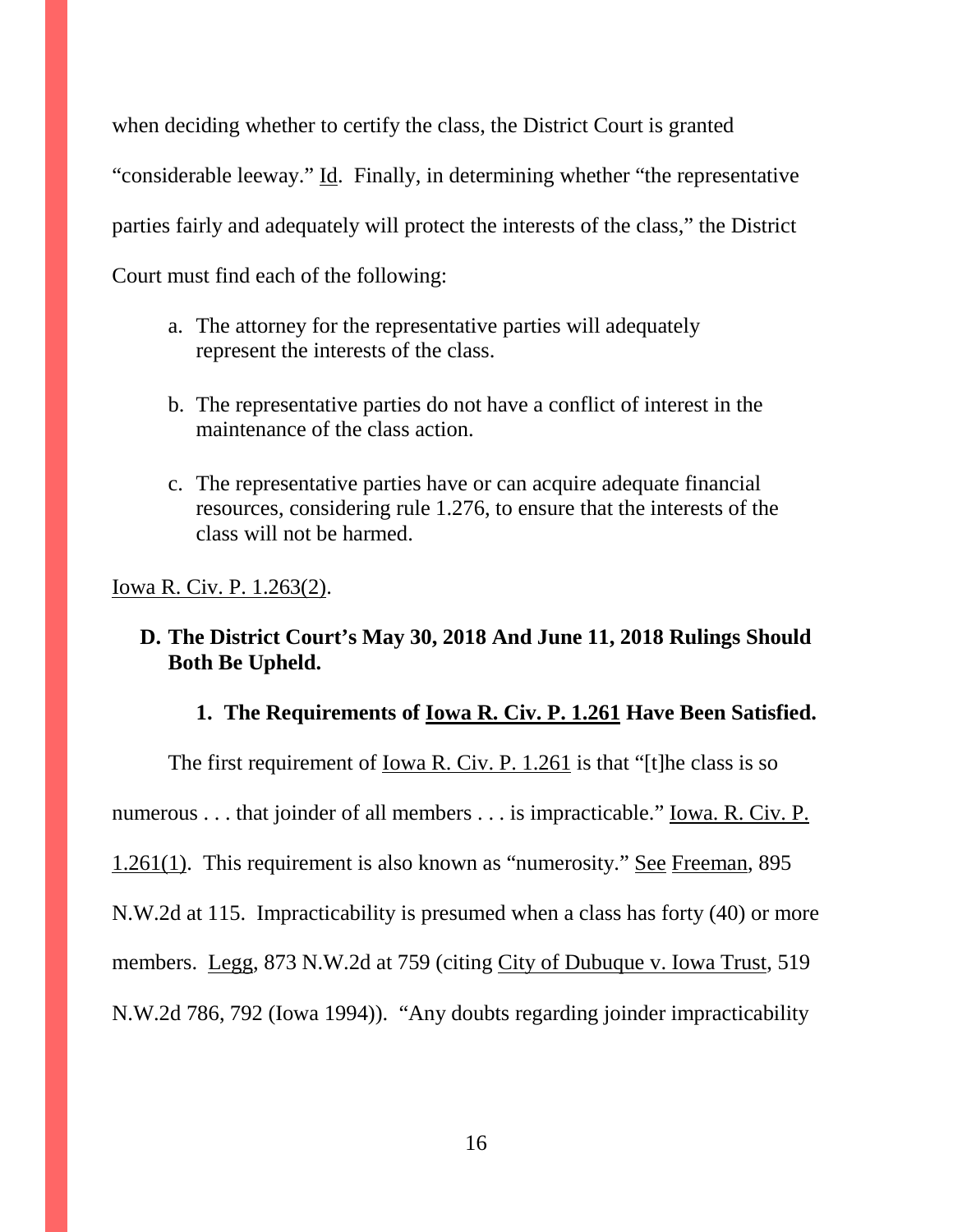should be resolved in favor of upholding the class." City of Dubuque, 519 N.W.2d at 792.

During a 10/25/2017 discovery conference between counsel for Roland and Annett Holdings, counsel for Annett Holdings advised that her client was willing to stipulate that the prospective class consists of more than forty (40) over the road drivers who signed the MOU; who had workers' compensation claims; and who were required to travel to Iowa for light-duty work following this Court's decision in Neal v. Annett Holdings, Inc., 814 N.W.2d 512 (Iowa 2012). (App. p. 367; Plaintiff's Motion to Compel, Ex. 6). Based on the foregoing, the District Court concluded that the numerosity requirement set forth in Iowa R. Civ. P. 1.261(1) had been satisfied. (App. p. 367).

The second requirement of <u>Iowa R. Civ. P. 1.261</u> is that "[t]here is a question of law or fact common to the class." Iowa R. Civ. P. 1.261(2). "[C]ommonality requires the plaintiff to demonstrate that the class members 'have suffered the same injury.'" Freeman, 895 N.W.2d at 116 (quoting Wal-Mart Stores, Inc. v. Dukes, 564 U.S. 338, 349-50 (2011)). "To satisfy the commonality requirement, '*[e]ven a single [common] question' will do*." Id. (quoting Dukes, 564 U.S. at 359) (emphasis added).

In this action, Roland has alleged that he was deprived of his statutory rights under Chapter 85 of the Iowa Code as a result of Annett Holdings' unlawful MOU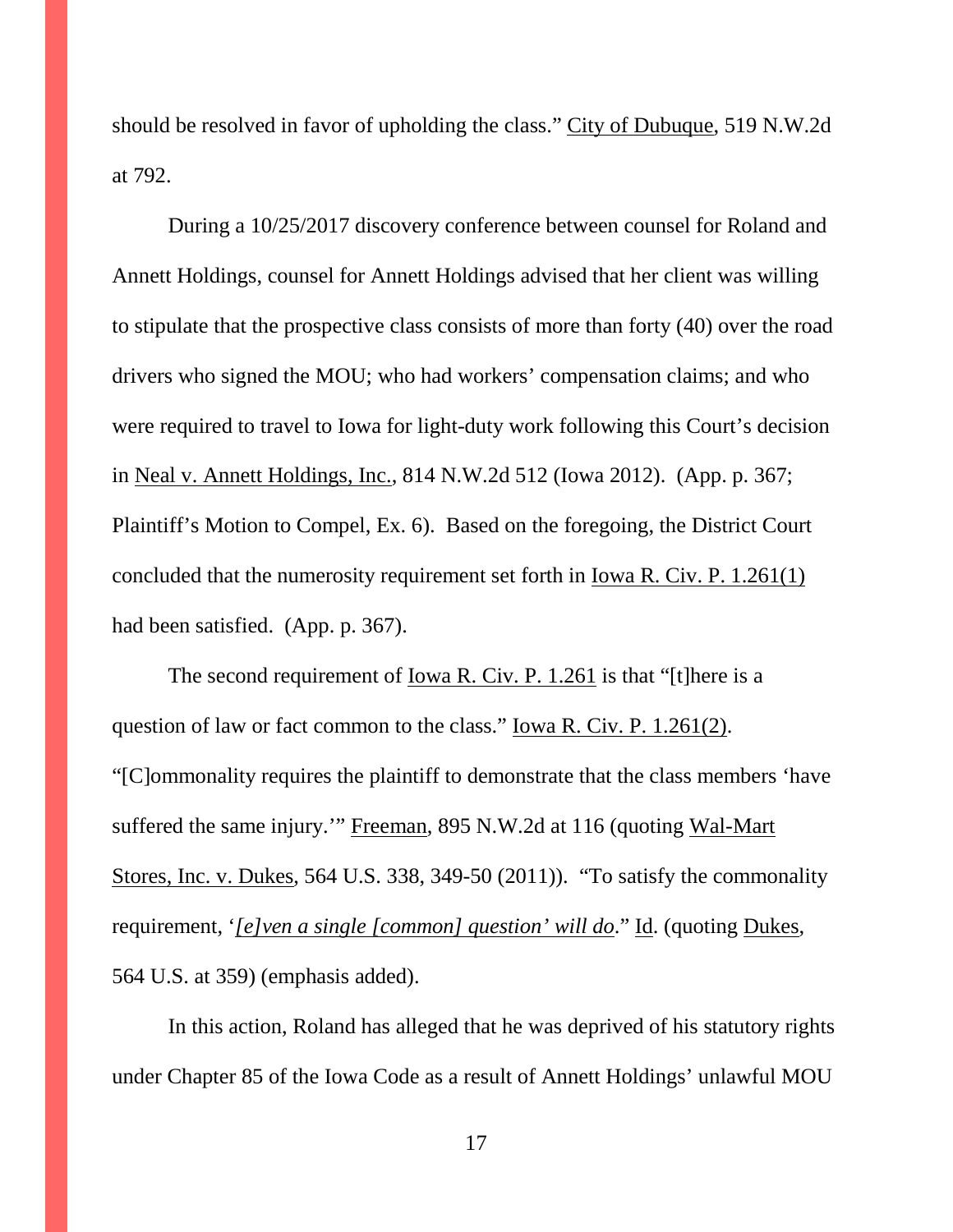which was found to be in violation of Iowa Code § 85.18. (App. pp. 60-61). Roland's deprivation of statutory rights claims has also been brought on behalf of other individuals employed by Annett Holdings who were required to sign the same unlawful MOU. (App. p. 61).

In addition to the deprivation of statutory rights claim, Roland has also brought a claim against Annett Holdings for bad faith. (App. p. 61). Although the Workers' Compensation Commissioner's Office had determined that the MOU was an unlawful contract in violation of Iowa Code § 85.18, Annett Holdings still compelled Roland to travel to Des Moines, Iowa to perform light-duty work and receive medical care for his work-related injury. (App. p. 60). Annett Holdings' reliance upon the MOU in compelling Roland to travel to Des Moines, Iowa would apply to any other individual employed by Annett Holdings who had signed the MOU.

As previously stated, Annett Holdings has stipulated that more than forty (40) over the road drivers have signed the unlawful MOU; that these drivers had workers' compensation claims; and that they were required to travel to Iowa for light-duty work. (App. p. 367; Plaintiff's Motion to Compel, Ex. 6). Given that these drivers each signed the same unlawful contract, and that these drivers were compelled by Annett Holdings to travel to Des Moines for light-duty work, it is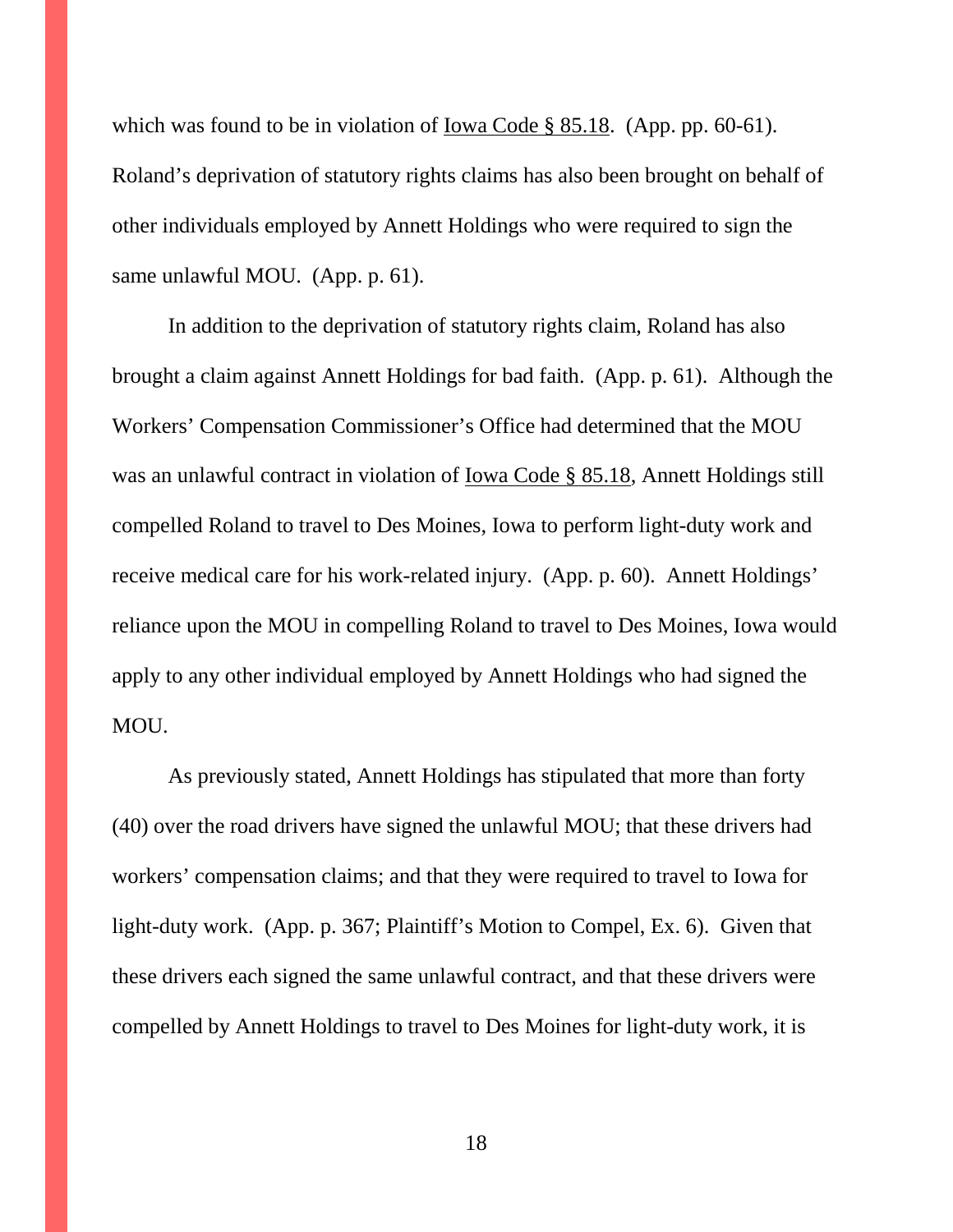clear that "[t]here is a question of law or fact common to the class." Iowa R. Civ.

P. 1.261(2).

In analyzing the commonality requirement of Iowa R. Civ. P. 1.261(2), the

District Court stated the following with respect to the deprivation of statutory

rights claim set forth in Roland's Amended Petition:

In this case, [Roland] alleges his statutory rights were violated as the MOU violates Iowa Code section 85.18. The proposed class is the other employees who were required to sign the MOU; had a workers' compensation claim; and were required to travel to Iowa for light-duty work and received medical care. The determination of whether the MOU violated statutory rights is common to all proposed class members. Annett [Holdings] argues that each class member must suffer the same injury to meet the commonality requirement and Annett [Holdings] argues [Roland] cannot show this. The court disagrees. Each class member suffered the same injury under the MOU when required [by Annett Holdings] to come to Iowa for light-duty work and have medical care in Iowa. The nature and amount of damages may differ for each class member, but the central factual basis is the MOU in violation of section 85.18, and thus, [Roland's] theory presents a *common nucleus of operative fact*. See Freeman, 895 N.W.2d at 117.

(App. pp. 367-68) (emphasis added).

With respect to the bad faith claim asserted in Roland's Amended Petition,

the District Court noted that the claim was based on Annett Holdings' enforcement

of the MOU even after the Agency and Iowa Courts had determined the MOU

violated Iowa Code § 85.18. (App. p. 368). To establish a bad faith claim, the

plaintiff must show "(1) that the insurer had no reasonable basis for denying

benefits under the policy and, (2) the insurer knew, or had reason to know, that its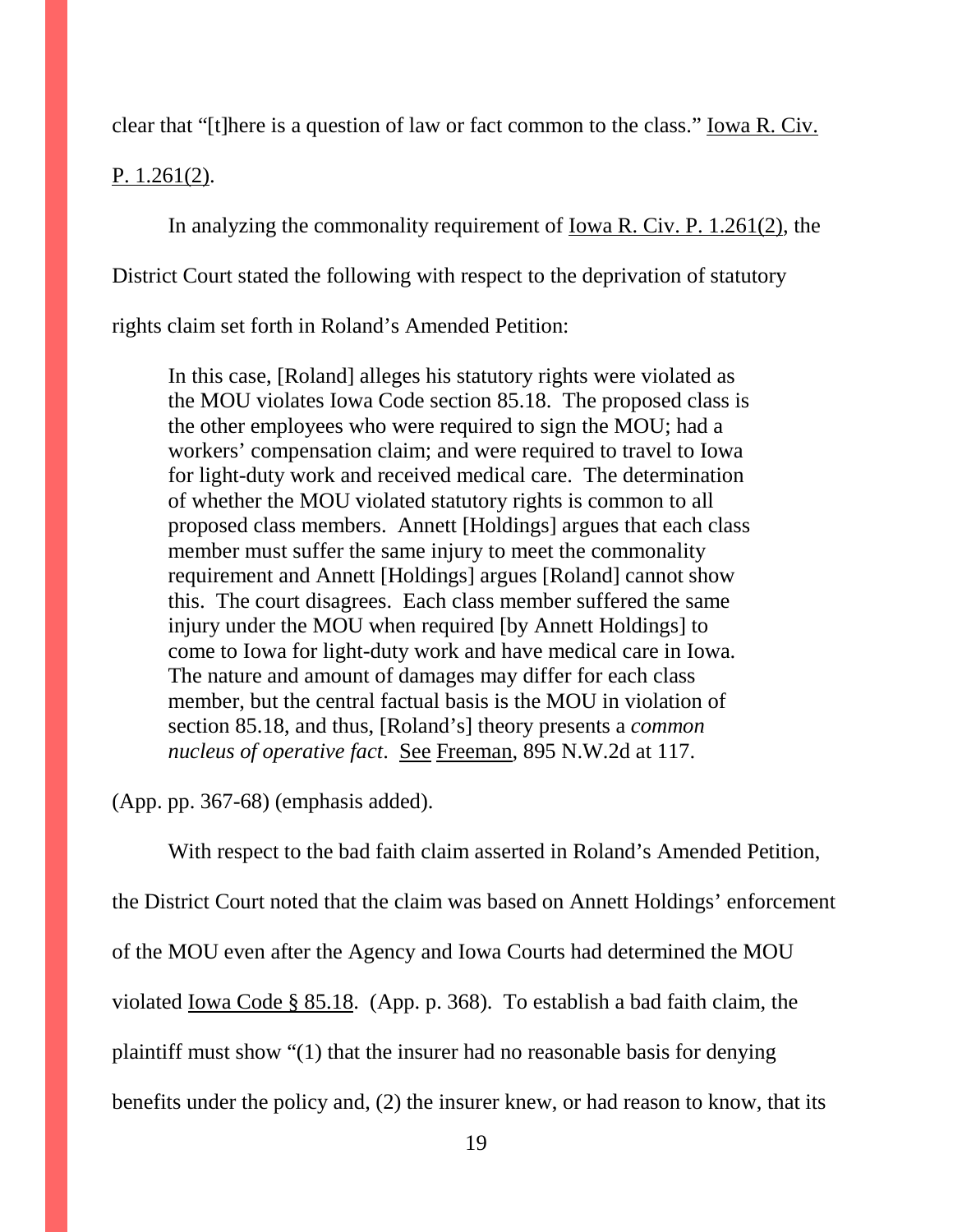denial was without basis." Mcllravy v. North River Ins. Co., 653 N.W.2d 323, 329 (Iowa 2002) (quoting United Fire & Cas. Co. v. Shelly Funeral Home, Inc., 642 N.W.2d 648, 657 (Iowa 2002)). The District Court rightly determined that "[e]ach class member would have the same injury, that benefits were denied if the employee did not come to Iowa for light duty and/or medical care was unreasonable and inconvenience by being provided in Iowa hundreds of miles from their homes." (App. p. 368). The District Court recognized that despite the possibility of the nature and amount of damages differing for each class member relating to the bad faith claim, "the central factual basis for the claim is the same." (App. p. 368). Based on the foregoing, the District Court correctly concluded that the commonality requirement of Iowa R. Civ. P. 1.261(2) was satisfied in this matter, and did not abuse its discretion in reaching its conclusion.

### **2. A Class Action Should be Permitted for the Fair and Efficient Adjudication of the Controversy.**

Iowa R. Civ. P. 1.263(1) sets forth thirteen (13) factors the District Court should consider and give appropriate weight to "[i]n determining whether the class action should be permitted for the fair and efficient adjudication of the controversy . . ." A key rule 1.263(1) factor is whether "common questions of law or fact predominate over any questions affecting only individual members." Freeman, 895 N.W.2d at 115 (quoting Iowa R. Civ. P. 1.263(1)(e)). "Individual claims need not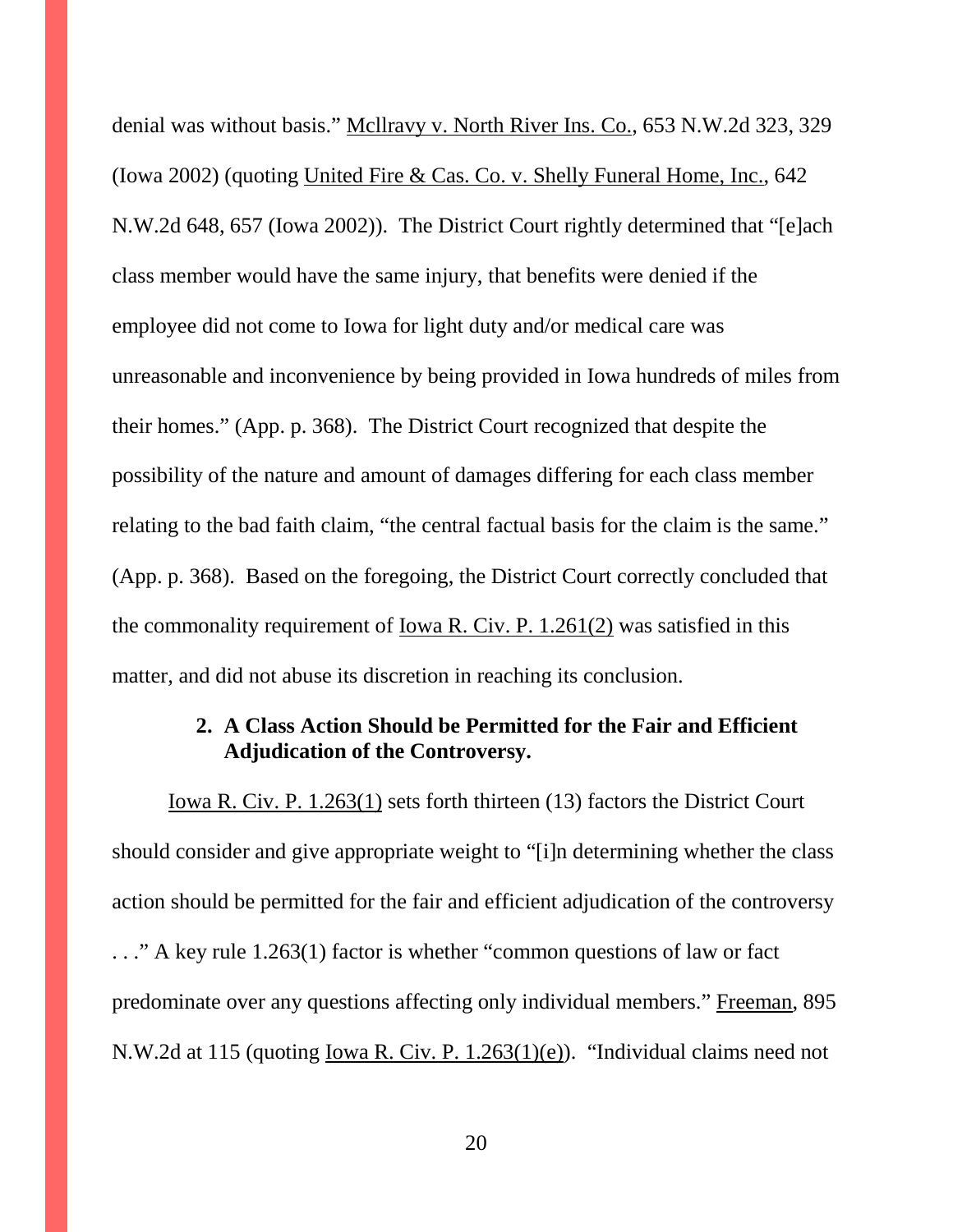be 'carbon copies of each other' to determine common issues predominate." Id.

(quoting Vignaroli, 360 N.W.2d at 745).

[T]he test for predominance is a pragmatic one, which is in keeping with the basic objectives of the [class action rule]. When common questions represent a significant aspect of the case and they can be resolved for all members of the class in a single adjudication, there is a clear justification for handling the dispute on a representative rather than an individual basis. *[C]ourts have held that a [class action] can be brought . . . even though there is not a complete identity of facts relating to all class members, as long as a "common nucleus of operative facts" is present*.

The common questions need not be dispositive of the entire action. In other words, "predominate" should not be automatically equated with "determinative" or "significant." *Therefore, when one or more of the central issues in the action are common to the class and can be said to predominate, the [class] action will be considered proper . . .*

Luttenegger v. Conseco Fin. Servicing Corp., 671 N.W.2d 425, 437 (Iowa 2003) (quoting 7A Charles Alan Wright, Arthur R. Miller & Mary Kay Kane, Federal Practice and Procedure § 1778, at 528-33 (1986)) (emphasis added).

"A claim will meet the predominance requirement when there exists generalized evidence which proves or disproves an element on a simultaneous, class-wide basis, since such proof obviates the need to examine each class member's individual position." Vos, 667 N.W.2d at 45 (quoting Cope v. Metro Life Ins. Co., 696 N.E.2d 1001, 1004 (Ohio 1998)). Issues involving alleged statutory violations "'*are clearly . . . legal question[s]' and are 'classic issue[s]*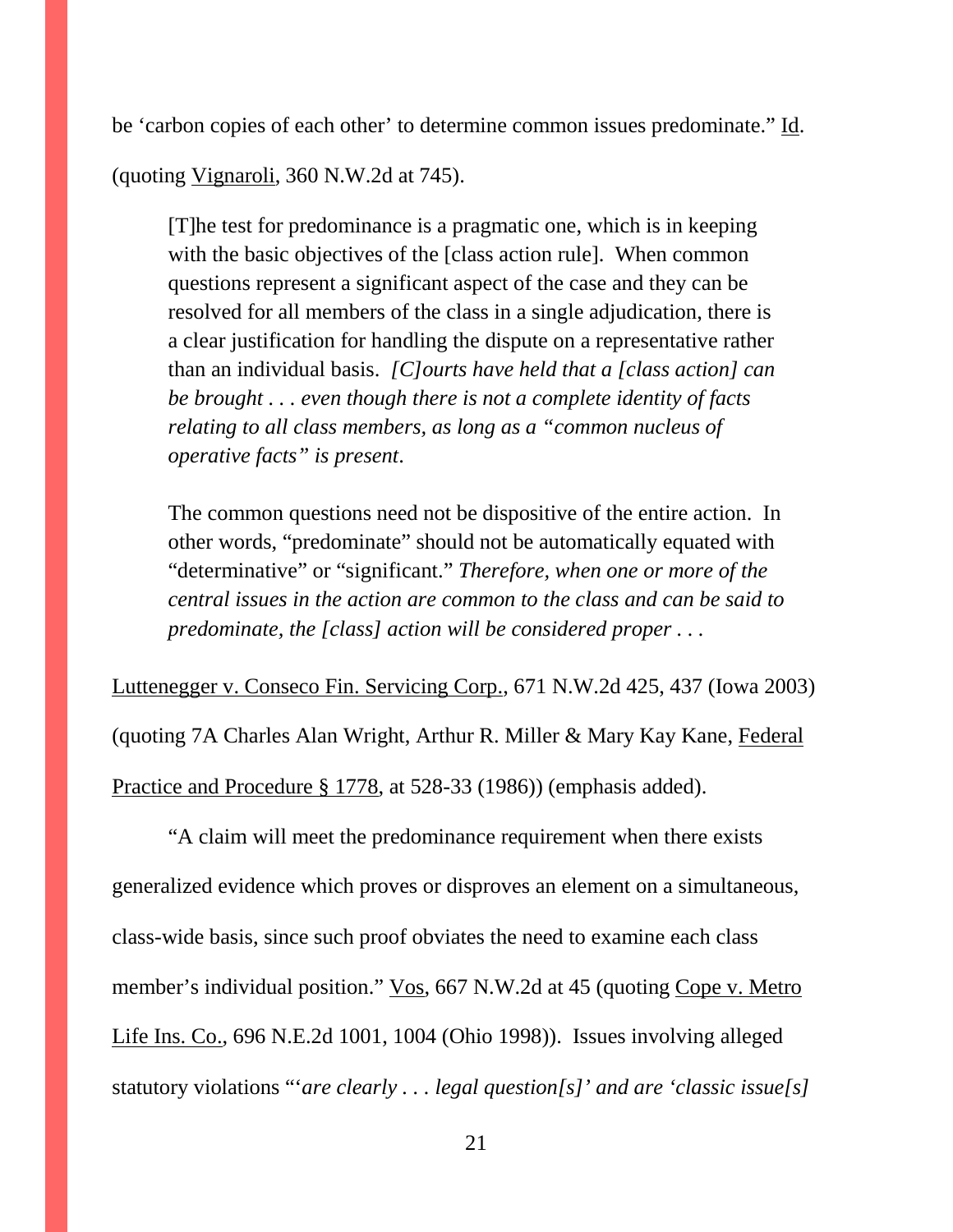*that [are] considered common to a class*." Comes, at 323 (quoting Luttenegger, 671 N.W.2d at 440) (emphasis added).

As outlined above, the claims alleged in Roland's Amended Petition for bad faith and deprivation of statutory rights arise out of Annett Holdings' use of the unlawful MOU to compel Roland and other over the road drivers to travel to Des Moines, Iowa for light-duty work and medical care. (App. pp. 60-61). The facts and circumstances of this present action are analogous to those in Staley v. Barkalow, No. 12-1031, 2013 WL 2368825 (Iowa Ct. App. 2013) (unpublished decision).

In Staley, a residential tenant – Brooke Staley – filed a petition against Tracy Barkalow, TSB Holdings, LLC, and Big Ten Property Management, LLC (hereinafter collectively, "TSB"). Id. at \*1. Staley alleged in her petition that "TSB's standard lease provisions applicable to a large number of tenants violated the Iowa Uniform Residential Landlord and Tenant Act (IURLTA), Iowa Code chapter 652A." Id. The prospective class in Staley argued that class certification would efficiently dispose of numerous claims arising out of the illegal lease provision because the "'basis for recovery is almost identical, differing only in the amount of damages' with the key evidence being the standard lease, *identical for all tenants*, and the leases' *identical violations of Iowa landlord tenant law*." Id. (emphasis added).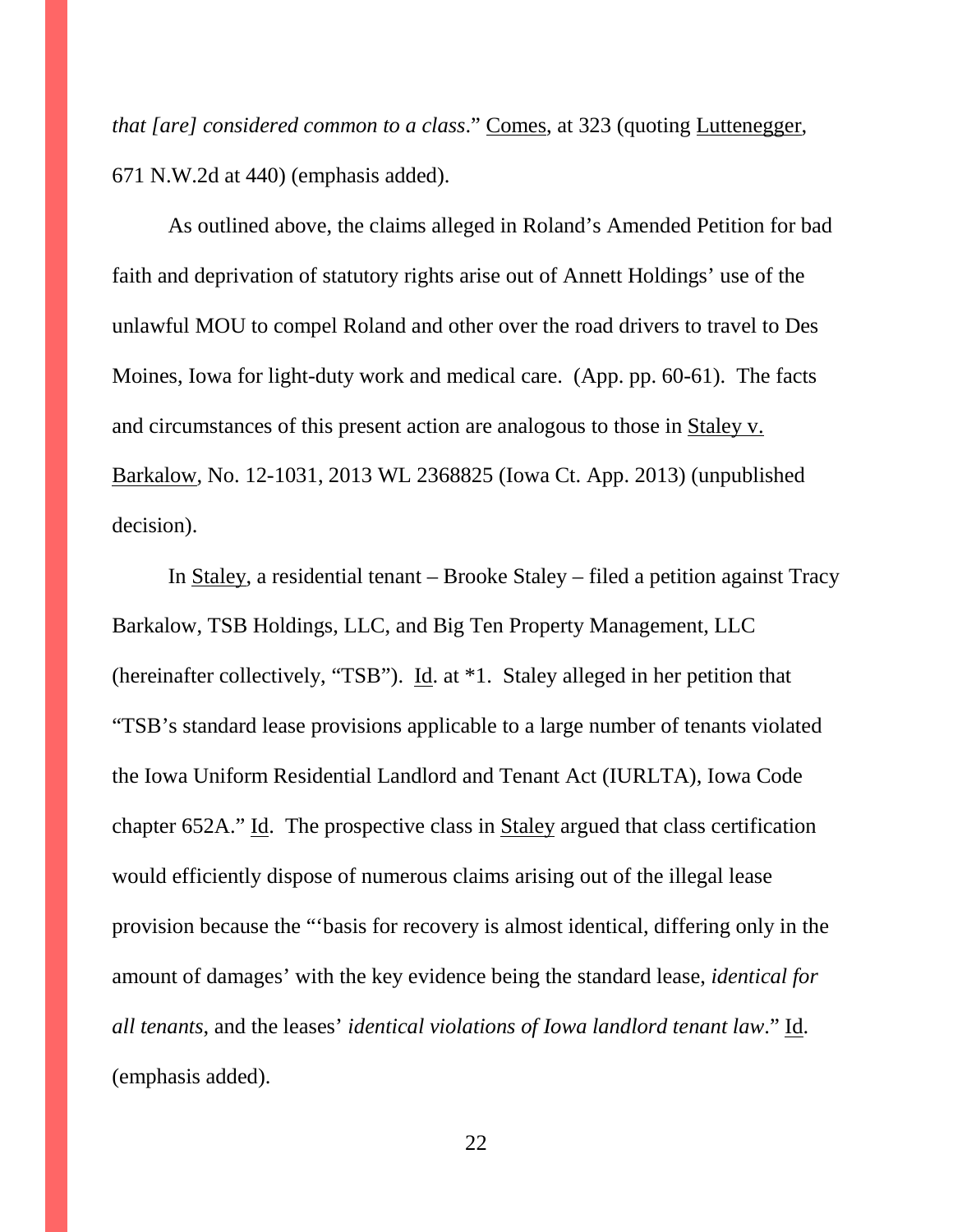TSB argued in its resistance to class certification that "because of the factspecific nature as to how the allegedly illegal lease provision may have been *enforced* against the individual class members, common questions of law or fact do not predominate over individual issues." Id. at \*2 (emphasis in original). TSB further argued that the "tenants failed to show a class action [was] the most appropriate means of adjudication because the IURLTA provide[d] tenants with adequate remedies and easy access to small claims court." Id.

The Court in Staley noted the following with respect to its analysis of whether a class action would provide a fair and efficient adjudication of the tenants' claims:

The district court ruled a class action would not provide a fair and efficient adjudication of each case and the small claims court would provide a prompt, efficient method "for tenants to obtain a remedy for alleged illegal enforcement of a lease, or for wrongful retention of a damage deposit." The court stated:

Resolution of these actions often is reliant on photographs and testimony pertaining to the specific residential unit at issue . . . While there may be some class members who have claims that are substantially similar with respect to an allegedly *illegal lease provision being enforced* against said members, there may be other class members who have claimed wrongs that fall within an entirely different section of the lease. (emphasis in original)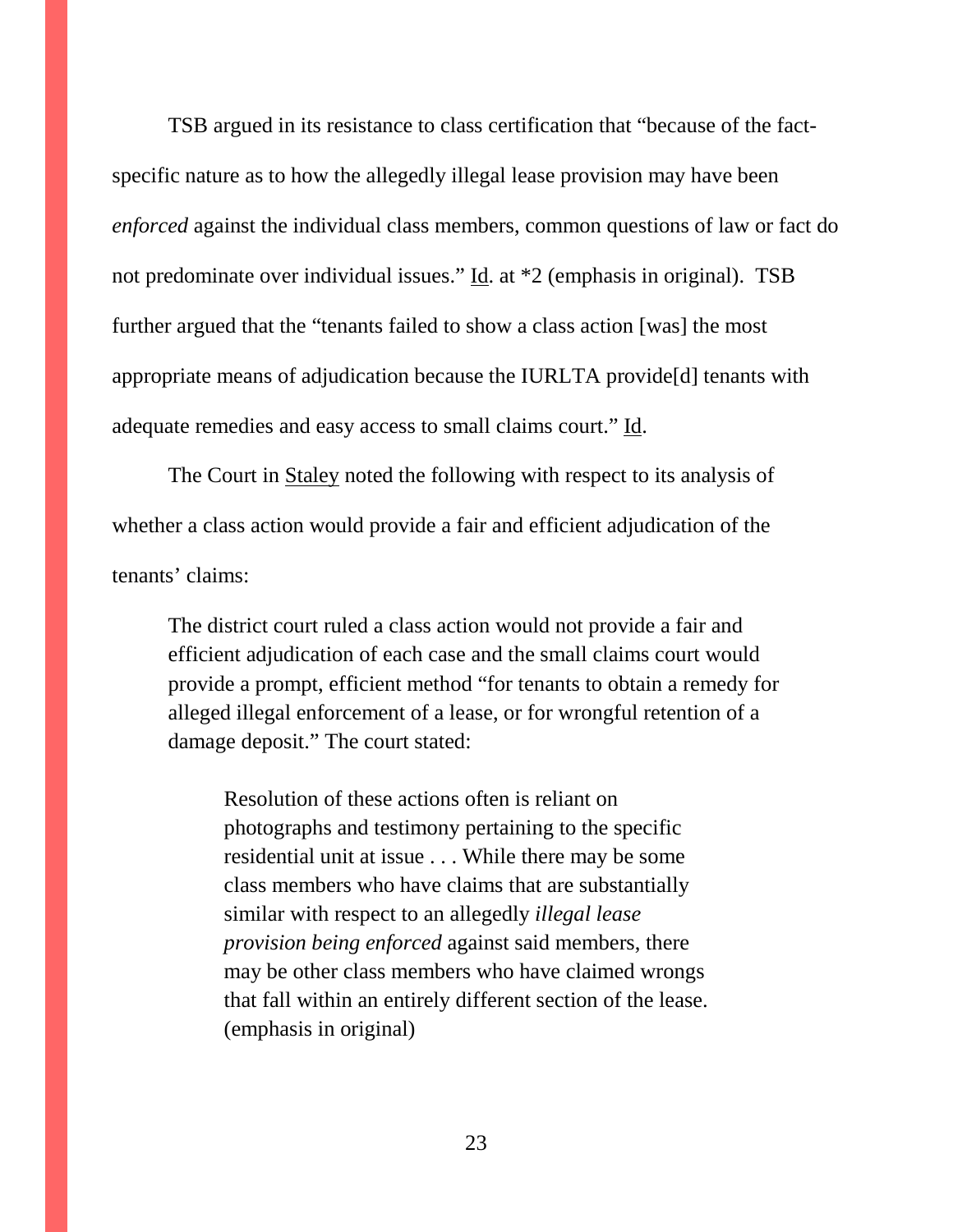We reiterate Iowa Code section 562A.11(2) encompasses inclusion of prohibited lease terms and enforcement of prohibited provisions is not a prerequisite. Accordingly, any difference in enforcement is not dispositive of this class-certification element. We, therefore, consider whether the interclass conflict of the tenants is so fundamental as to preclude certification, and we conclude it is not. Class certification can efficiently dispose of numerous tenant claims with an identical basis for TSB liability (use/inclusion of prohibited lease terms) and an identical basis for the tenants' recovery of three months' rent and reasonable attorney fees. *The key evidence, applicable to all class members, is the identical TSB standard lease and the leases' alleged identical violations of Iowa landlord tenant law entitling the class to damages* if they prove TSB willfully uses a standard lease containing provisions known by TSB to be prohibited.

If additional individualized damage determinations are necessary, for example, the landlord enforcing an automatic carpet cleaning deduction, those determinations "will arise, if at all, during the claims administration process after a trial of liability and class-wide injury issues." Anderson Contracting, 776 N.W.2d at 851. While some variations in the individual damage claims is likely to occur, sufficient common questions of law or fact regarding TSB's liability predominates over questions affecting only individual class members such that the class should be permitted for the fair and efficient adjudication of this controversy.

. . .

When all relevant factors are considered, we conclude the district court abused its discretion and a class action "should be permitted for the fair and efficient adjudication" of TSB's liability. See Iowa R. Civ. P. 1.262(2)(b).

Id. at \*10-11 (emphasis added).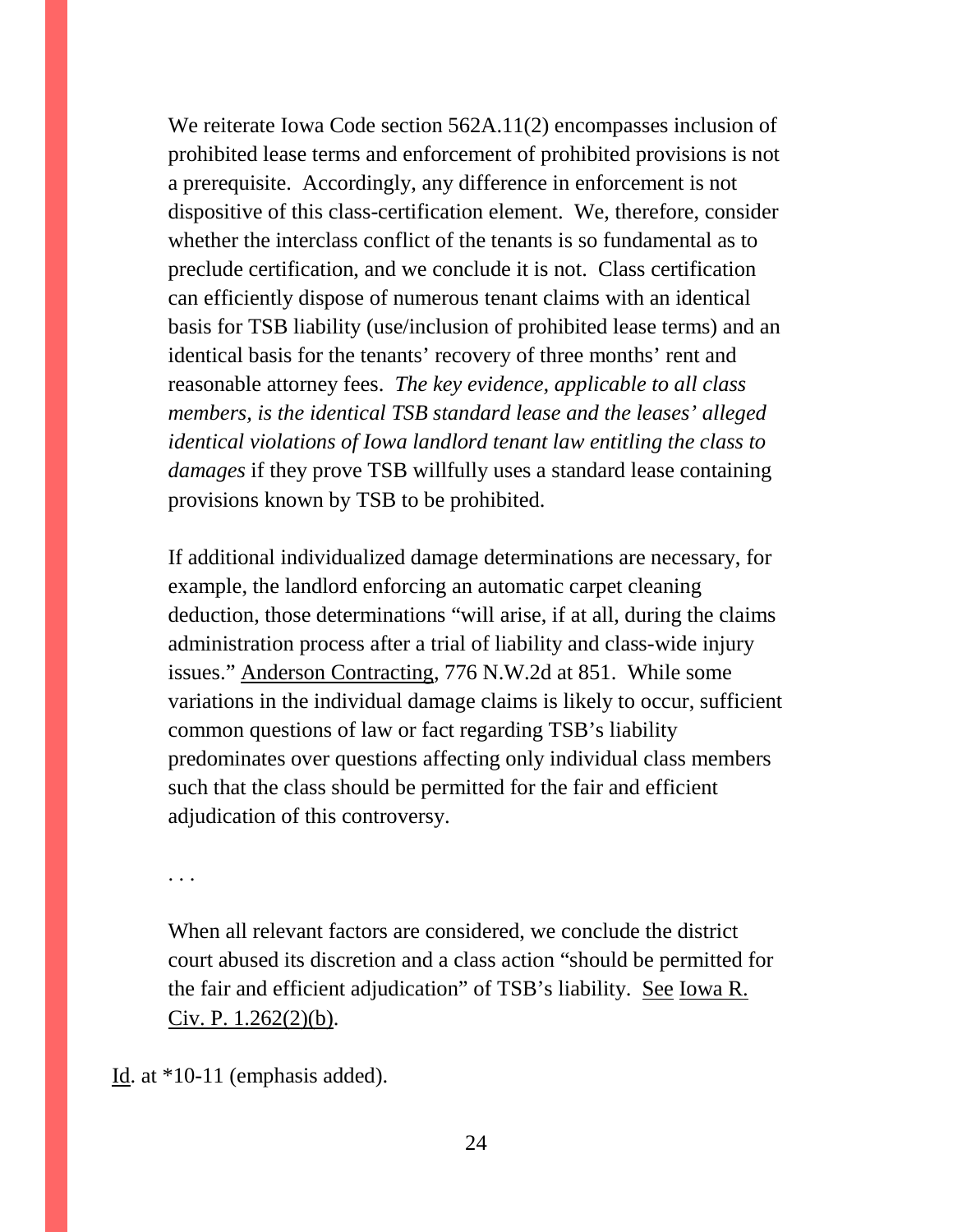Like the unlawful lease provision in Staley that applied to all class members, Annett Holdings has stipulated that more than forty (40) of its drivers have signed identical copies of the MOU which has been found to be unlawful in violation of Iowa Code § 85.18. See id. at \*10 (App. pp. 73, 87, 105-06; Plaintiff's Motion to Compel, Ex. 6). Also, like TSB's alleged identical violations of Iowa landlord tenant law, the prospective class in this matter has each suffered the same deprivation of statutory rights under Chapter 85 of the Iowa Code – i.e., Annett Holdings compelling its drivers to travel to Des Moines, Iowa for light-duty work and medical care. See id. Finally, with respect to Roland's alleged bad faith claim, a common issue that would apply to each class member would be Annett Holdings' reliance upon the MOU to compel its drivers to travel to Des Moines, Iowa when Annett Holdings knew said contract was unlawful.

In determining whether common questions of law or fact predominate over any questions affecting only individual members of the proposed class in this matter, the District Court concluded:

The claims in the Amended Petition for deprivation of statutory rights and bad faith based upon the MOU alleged to be an unlawful contract in violation of section 85.18 will require proof of a generalized nature which will prove (or disprove) the lawfulness of the MOU contract on a class wide basis. A central issue common to the proposed class is the lawfulness or validity of the MOU as it relates to the light duty work and medical care provided in Iowa. This common question clearly predominates over any questions, such as the amount of damages, affecting only individual members.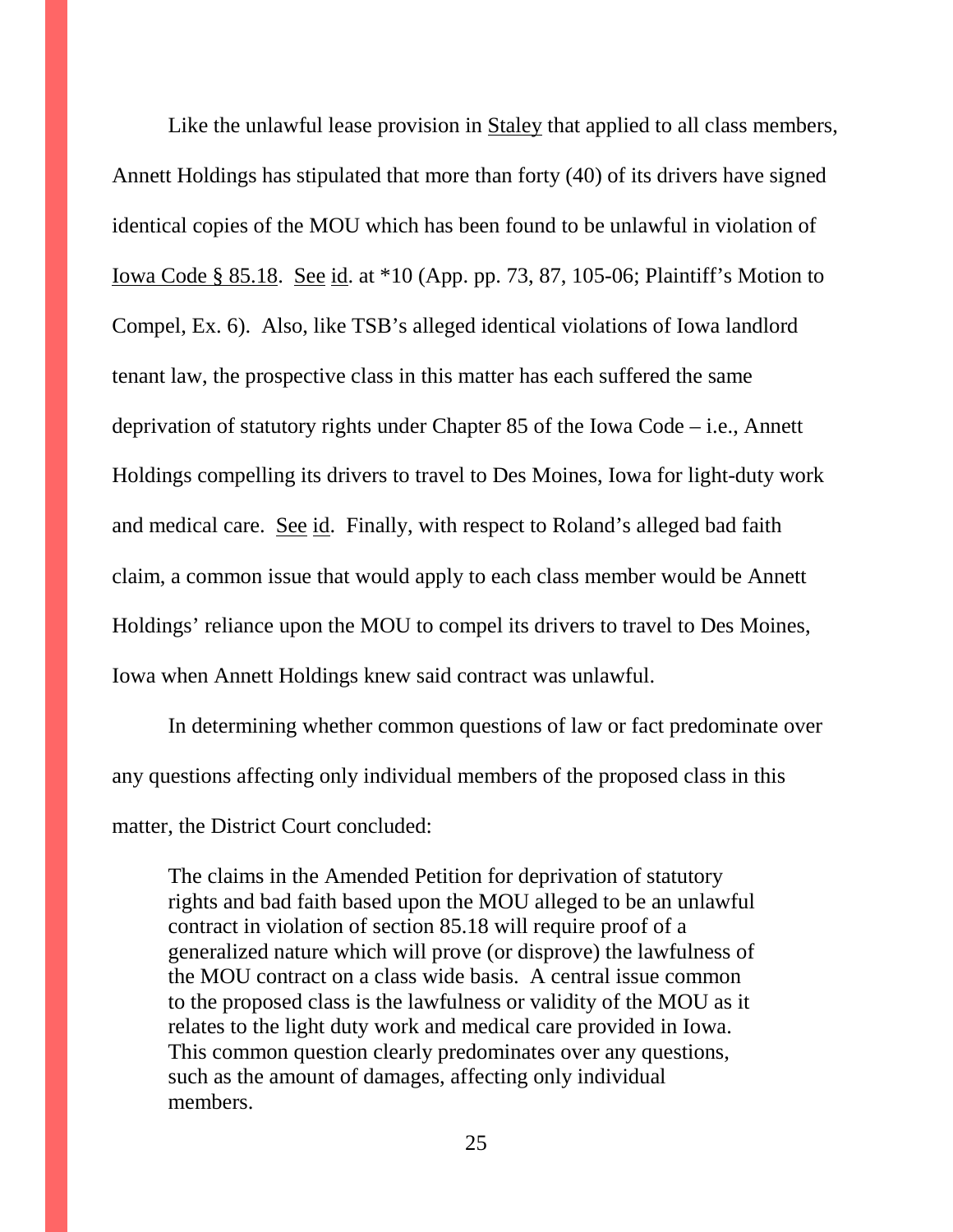(App. p. 370). Contrary to what Annett Holdings argues, the legality of the MOU does not need to be examined on a case-by-case basis. (Annett Holding's Final Brief, p. 24). Rather, the District Court can determine on a class-wide basis that the MOU violated Iowa Code § 85.18 based on the well-established Agency precedent that "[a] 50-mile radius is generally considered a reasonable distance to travel for treatment in workers' compensation cases." (App. p. 72). Since "there exists generalized evidence which proves or disproves an element [of a claim] on a simultaneous, class-wide basis, . . ." the District Court correctly determined that the predominance requirement has been satisfied in this matter, and did not abuse its discretion in reaching its conclusion. See Freeman, 895 N.W.2d at 119.

Annett Holdings argues that "... the damages pled would necessarily vary for each class member and require testimony from each purported class member." (Annett Holdings' Final Brief, p. 38). Annett Holdings contends that the damages issue in this matter is further reason to deny class certification. (Annett Holdings' Final Brief, p. 39).

Although some members of this prospective class may have suffered a differing nature and amount of damages, the factual basis for Roland's claims – which would apply to all prospective class members – is based on Annett Holdings' course of conduct and knowledge of its unlawful contract. See Freeman, 895 N.W.2d at 117.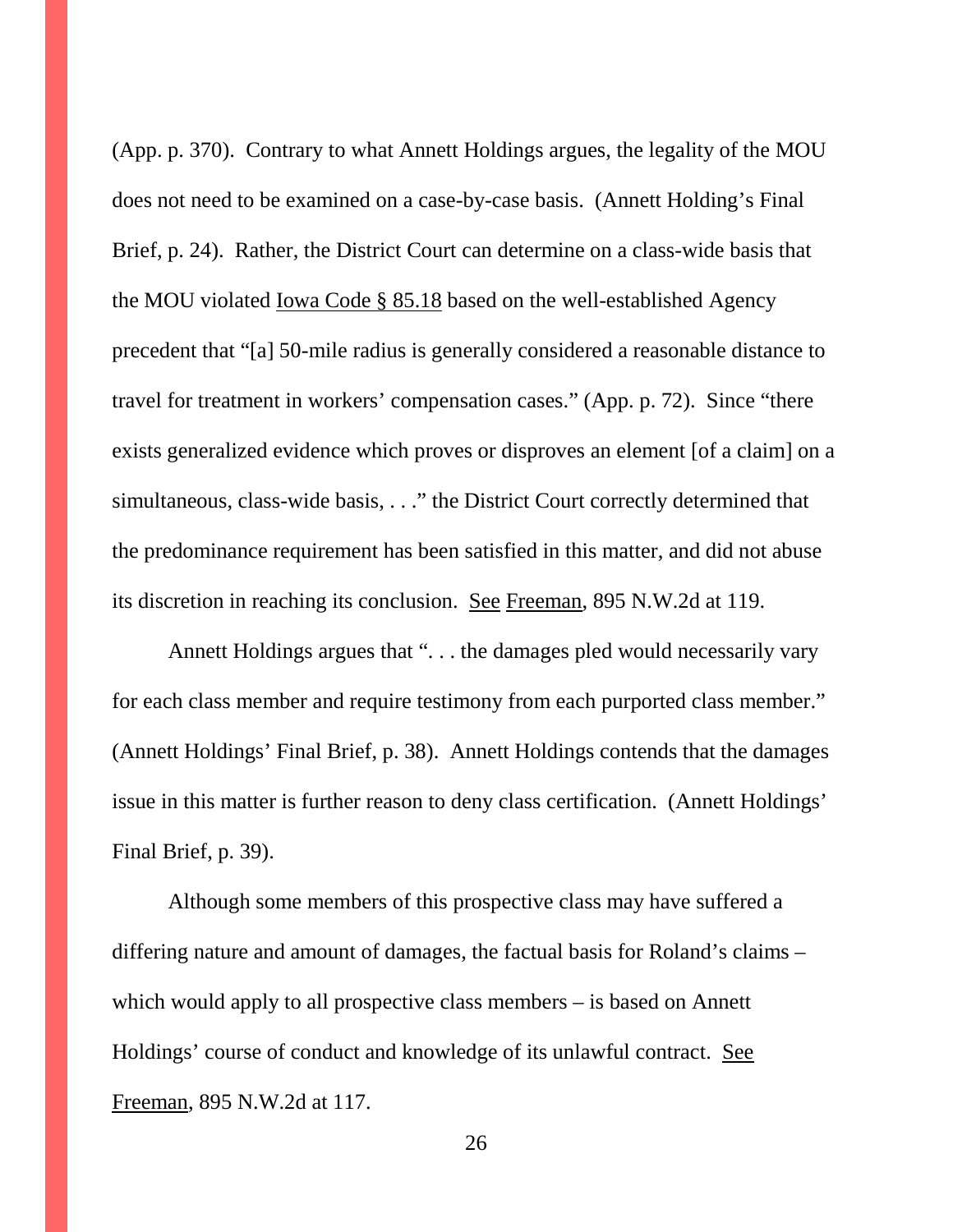When defendant's activities present a "common course of conduct" so that the issue of statutory liability is common to the class, *the fact that damages . . . may vary for each party does not require that the class action be terminated*.

Id. (quoting Legg, 873 N.W.2d at 759-60) (emphasis added). It should also be noted that the District Court "may bifurcate the trial into separate phases for liability and damages." Id.; See Hammer v. Branstad, 463 N.W.2d 86, 88 (Iowa 1990). Therefore, the fact that there may be different amounts awarded to class members does not preclude this matter from being certified as a class action. See id.

In addition to finding that the predominance requirement has been satisfied

in this matter, the District Court also examined the following factors set forth Iowa

### R. Civ. P. 1.263(1):

a. Whether a joint or common interest exists among members of the class.

b. Whether the prosecution of separate actions by or against individual members of the class would create a risk of inconsistent or varying adjudications with respect to individual matters of the class that would establish incompatible standards of conduct for a party opposing the class.

c. Whether adjudications with respect to individual members of the class as a practical matter would be dispositive of the interests of other members not parties to the adjudication or substantially impair or impede their ability to protect their interests.

. . .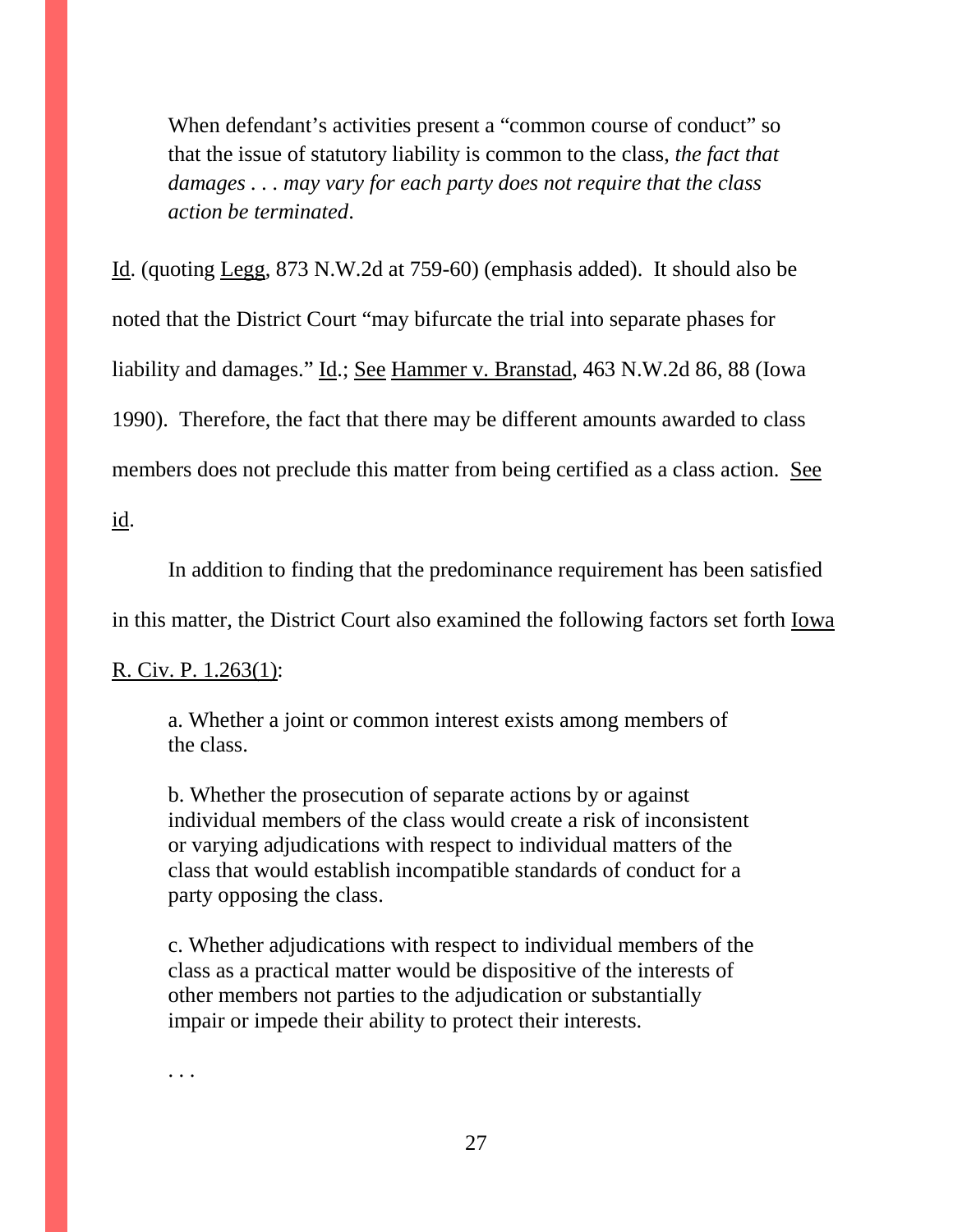g. Whether a class action offers the most appropriate means of adjudicating the claims and defenses.

(App. pp. 370-371). The District Court determined that based on the facts of this case, the remaining factors listed in Iowa R. Civ. P. 1.263(1) either did not warrant much weight or were inapplicable. (App. p. 371); <u>See Vos</u>, 667 N.W.2d at 45 (The District Court is not required by Rule 1.263(1) to assign weight to any of the factors listed, nor is the Court required to make written findings to each factor.)

The District Court determined that "[t]here is a joint or common interest among the class to determine whether the MOU violates section 85.18. A determination on that issue will dictate whether the MOU is enforceable as to all those in the class." (App. p. 370); See Iowa R. Civ. P. 1.263(1)(a). Next, the District Court concluded that

[t]here is no question a risk of inconsistent adjudications is created by separate litigations on the MOU. Different results would make it difficult for Annett [Holdings] to conduct its business with respect to drivers who have workers' compensation claims and are released for light duty work while still receiving medical care.

(App. p. 370); See Iowa R. Civ. P. 1.263(1)(b). The District Court then found that a "determination of the validity of the MOU would necessarily be dispositive of other class members interests, or would substantially impede or impair their ability to protect their interests, depending on the outcome of the determination[,]" which weighs in favor of certifying this matter as a class action. (App. p. 371); See Iowa R. Civ. P. 1.263(1)(c). Finally, the District Court noted that "this case hinges upon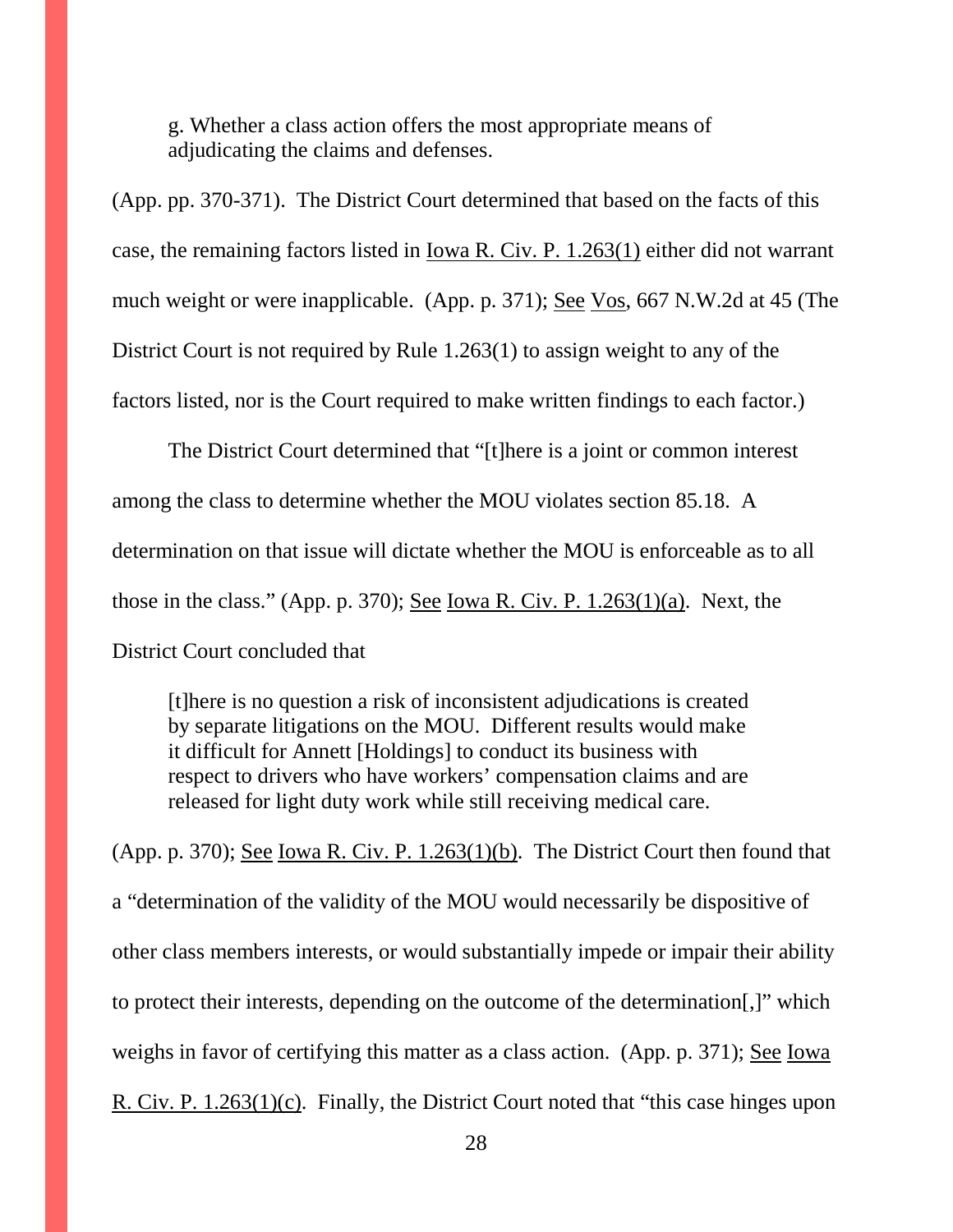the determination of whether the MOU is legal or is a violation of section 85.18[,]" which supports certifying this matter as a class action as it "offers the most appropriate means of adjudicating the claims and defenses." (App. p. 371); Iowa R.  $Civ$ . P. 1.263(1)(g). Based on the foregoing, the District Court appropriately weighed the rule 1.263(1) factors it determined to be applicable based on the facts of this case; correctly concluded that a class action is the most appropriate means for the fair and efficient adjudication of the controversy in this case as required by Iowa R. Civ. P. 1.262(2)(b); and did not abuse its discretion in reaching its conclusion.

### **3. Roland Will Fairly and Adequately Protect the Interests of the Class.**

Although Annett Holdings does not challenge Roland's adequacy as a class representative in its Brief, Roland will address this final class action determination briefly below.

The final issue for the District Court to determine when deciding whether to certify a class action "is whether the class representatives 'fairly and adequately will protect the interests of the class." Legg, 873 N.W.2d at 762 (quoting Iowa R.  $Civ$ . P. 1.262(2)(c)). The factors for the District Court to consider when making this determination are set forth in Iowa R. Civ. P. 1.263(2):

a. The attorney for the representative parties will adequately represent the interests of the class.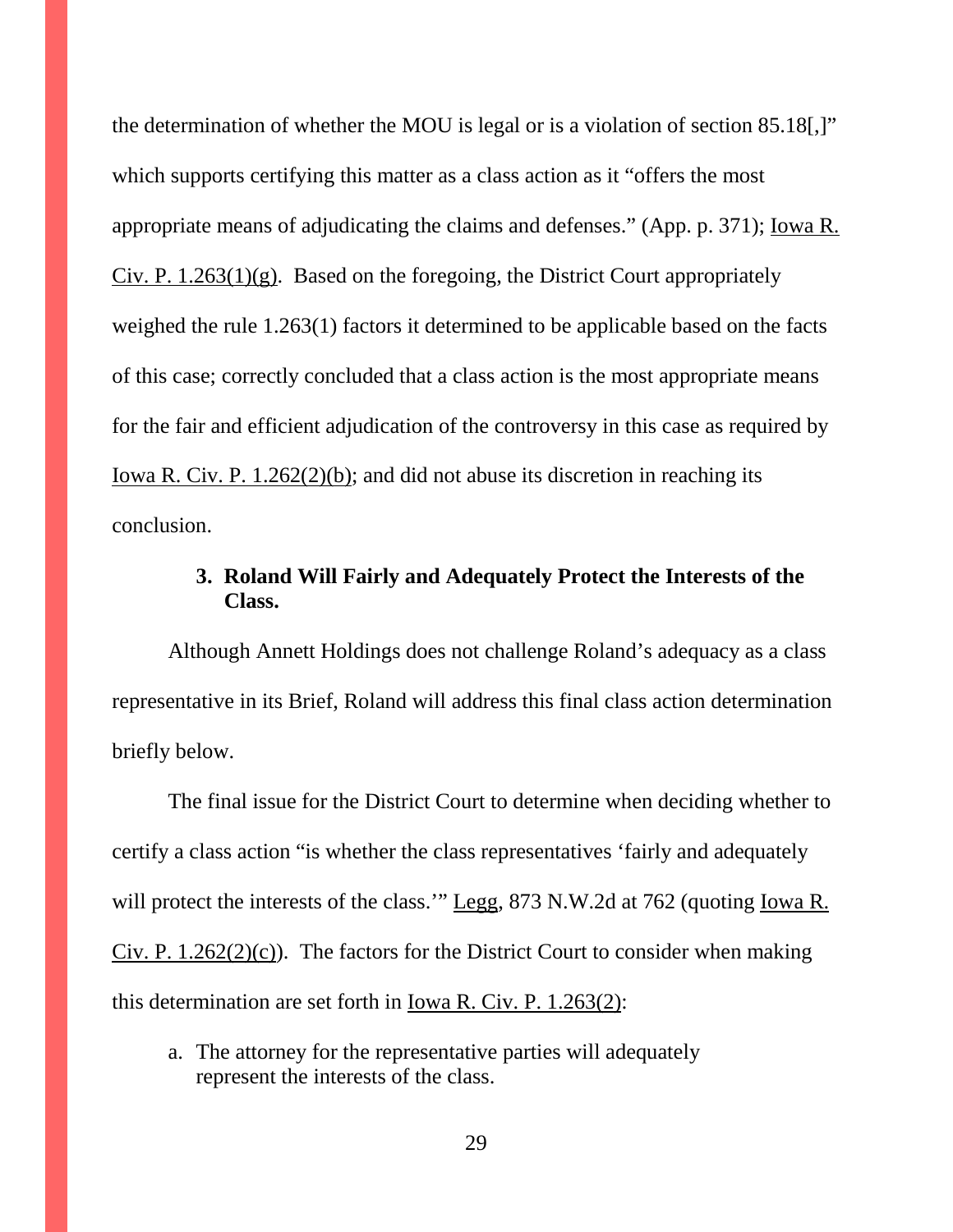- b. The representative parties do not have a conflict of interest in the maintenance of the class action.
- c. The representative parties have or can acquire adequate financial resources, considering rule 1.276, to ensure that the interests of the class will not be harmed.

As set forth in the District Court's 5/30/2018 Ruling, Roland was represented by the same counsel in his workers' compensation claim as in the present action. (App. p. 372). Moreover, the District Court noted that Roland's counsel have extensive experience with both workers' compensation claims and bad faith claims. (App. p. 372). Thus, the District Court concluded that Roland's counsel "will adequately represent the interests of the class." (Ruling on Plaintiff's Motion to Compel and Defendant's Combined Motion, p. 9); See Iowa R. Civ. P.  $1.263(2)(a)$ .

Furthermore, Roland has a personal interest in litigating this matter as he was "injuriously affected by the actions of [Defendant]." See Legg, 873 N.W.2d at 762 (Finding the District Court had not abused its discretion in determining the class representatives were adequate where the District Court found that the plaintiffs' attorneys were skilled and competent, and that the plaintiffs had suffered damages as a result of West Bank's conduct). The District Court concluded that "[Roland] has the same interest as the other members of the proposed class." (App. p. 372); See Iowa R. Civ. P. 1.263(2)(b). Finally, the District Court determined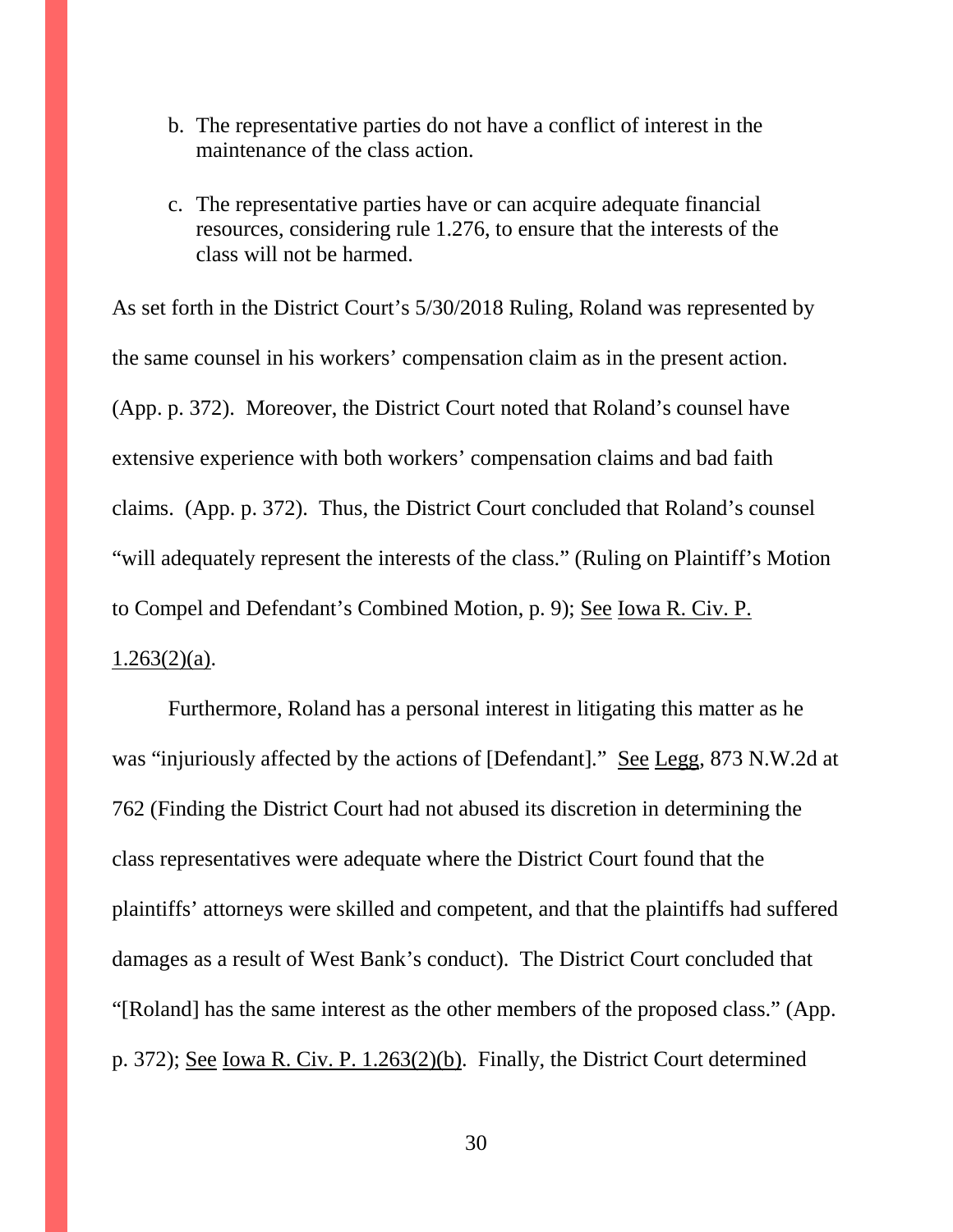that "[Roland] has or can acquire adequate financial resources to ensure that the interest of the class will not be harmed." (App. p. 385); See Iowa R. Civ. P.  $1.263(2)(c)$ .

"When a court denies a class certification based on a representative being inadequate, 'there are usually special circumstances or a combination of factors involved.'" Legg, 873 N.W.2d at 762 (quoting Stone v. Pirelli Armstrong Tire Corp., 497 N.W.2d 843, 847 (Iowa 1993)). "Though not an exhaustive list, special circumstances this court has found in the past include when other members of the class lack confidence in the representative and when the representatives lack credibility." Id. (citing Stone, 497 N.W.2d at 847). Annett Holdings has not set forth any argument that Roland would be an inadequate representative of the prospective class in this matter. Thus, the District Court correctly concluded that Roland is an adequate class representative in this matter as required by Iowa R. Civ. P.  $1.262(2)(c)$ , and did not abuse its discretion in reaching its conclusion.

#### **CONCLUSION**

The District Court did not abuse its discretion in certifying this matter as a class action, and for all of the reasons set forth above, the District Court's Rulings entered on May 30, 2018 and June 11, 2018 should be affirmed.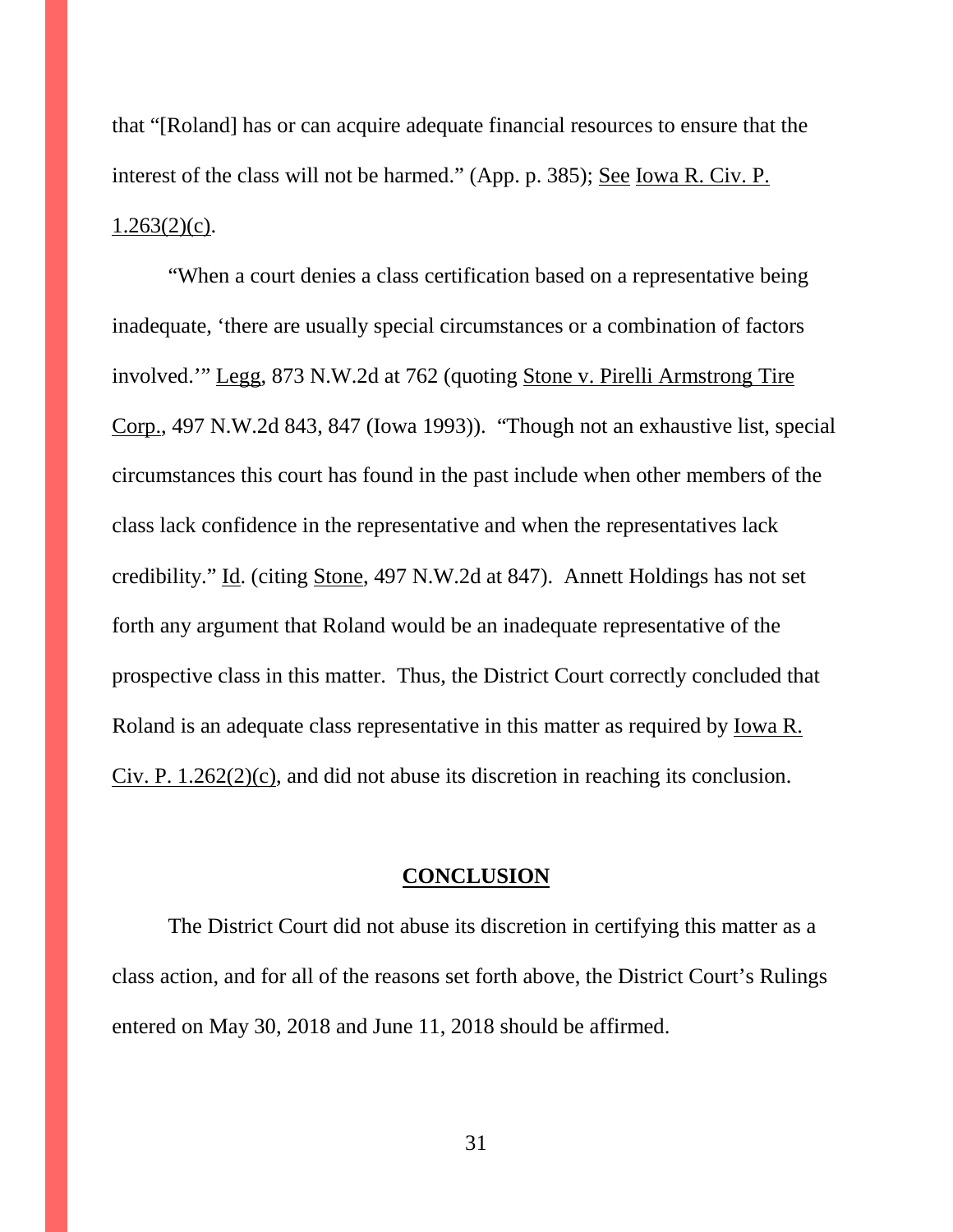### **REQUEST FOR ORAL SUBMISSION**

Appellee respectfully requests to be heard in oral argument upon submission of this appeal.

### **CERTIFICATE OF COSTS**

I certify that the cost of printing Appellee's Final Brief was the sum of \$0.00.

### SPAULDING, BERG, & SCHMIDT, P.L.C.

*/s/ Matthew R. Denning*\_\_\_\_\_\_\_\_\_\_\_\_\_

Christopher D. Spaulding, AT0007476 Donald G. Beattie, AT0000736 Nicholas L. Shaull, AT0010096 Nile Hicks, AT0009391 Matthew R. Denning, AT0013041 4300 Grand Avenue 2423 Ingersoll Avenue Des Moines, IA 50312 Des Moines, Iowa 50312 Telephone: (515) 263-1000 Telephone: (515) 277-6559 Facsimile: (515) 263-1411 Facsimile: (515) 277-7536 [don.beattie@beattielawfirm.com](mailto:don.beattie@beattielawfirm.com) [chris.spaulding@sbsattorneys.com](mailto:chris.spaulding@sbsattorneys.com) [nile.hicks@beattielawfirm.com](mailto:nile.hicks@beattielawfirm.com) [nick.shaull@sbsattorneys.com](mailto:nick.shaull@sbsattorneys.com) ATTORNEYS FOR APPELLEE [matt.denning@sbsattorneys.com](mailto:matt.denning@sbsattorneys.com) ATTORNEYS FOR APPELLEE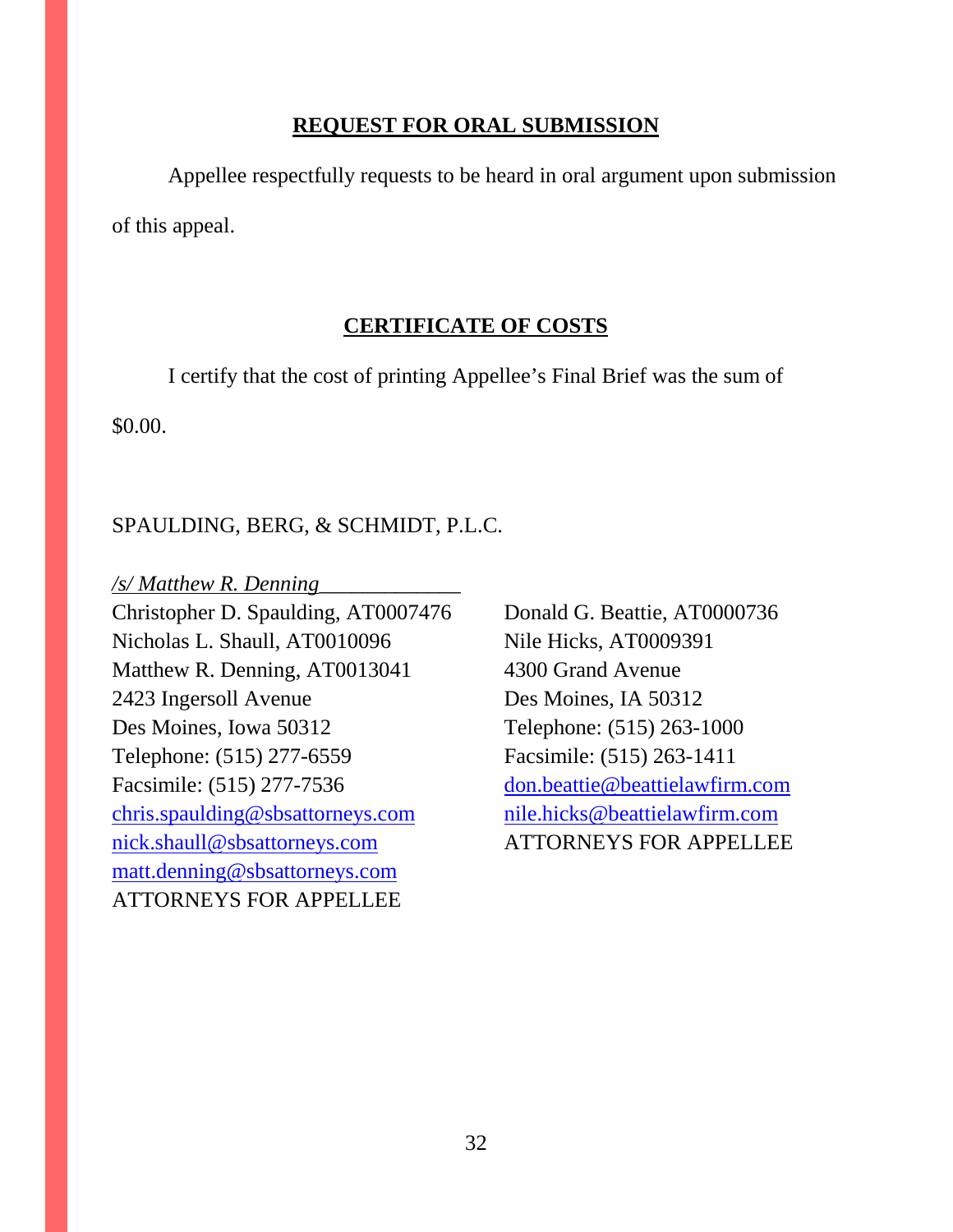### **CERTIFICATE OF COMPLIANCE**

- 1. This brief complies with the type-volume limitation of Iowa R. App. P.  $6.903(1)(g)(1)$  because it contains  $6,005$  words, excluding the parts of the brief exempted by Iowa R. App. P. 6.903.
- 2. This brief complies with the typeface requirements of Iowa R. App. P. 6.903(1)(e) because it has been prepared in proportionately spaced typeface using Microsoft Word 2016 in Times New Roman 14 point.

### SPAULDING, BERG, & SCHMIDT, P.L.C.

*/s/ Matthew R. Denning*\_\_\_\_\_\_\_\_\_\_\_\_ Christopher D. Spaulding, AT0007476 Donald G. Beattie, AT0000736 Nicholas L. Shaull, AT0010096 Nile Hicks, AT0009391 Matthew R. Denning, AT0013041 4300 Grand Avenue 2423 Ingersoll Avenue Des Moines, IA 50312 Des Moines, Iowa 50312 Telephone: (515) 263-1000 Telephone: (515) 277-6559 Facsimile: (515) 263-1411 Facsimile: (515) 277-7536 [don.beattie@beattielawfirm.com](mailto:don.beattie@beattielawfirm.com) [chris.spaulding@sbsattorneys.com](mailto:chris.spaulding@sbsattorneys.com) [nile.hicks@beattielawfirm.com](mailto:nile.hicks@beattielawfirm.com) [nick.shaull@sbsattorneys.com](mailto:nick.shaull@sbsattorneys.com) ATTORNEYS FOR APPELLEE [matt.denning@sbsattorneys.com](mailto:matt.denning@sbsattorneys.com) ATTORNEYS FOR APPELLEE